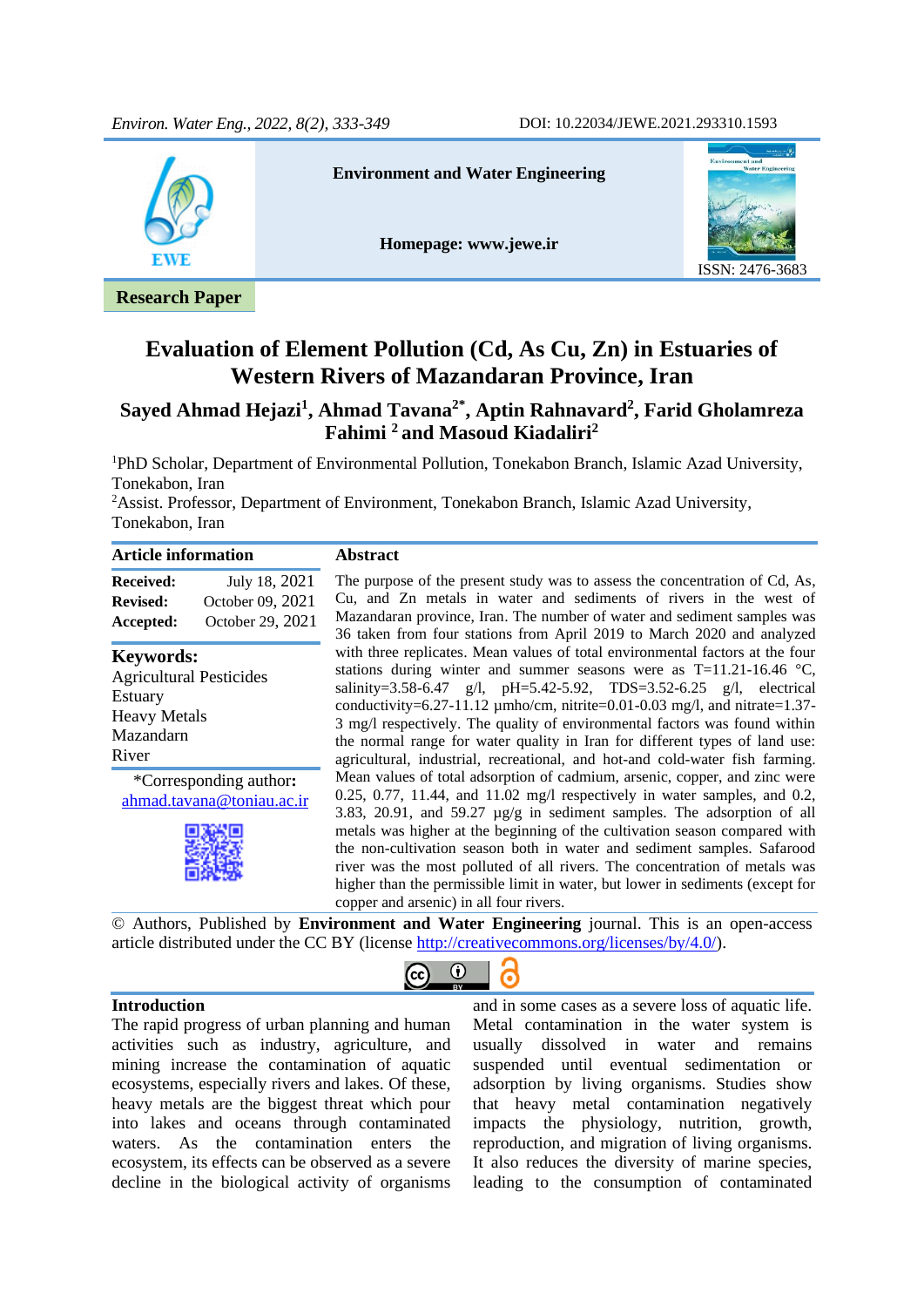seafood and endangering the lives of living organisms.

Environmental assessment and monitoring is required to determine the source and concentration of pollutants in aquatic environments. Water, sediments, and marine organisms are analyzed to determine the level of contamination. It is very important to calculate the level of heavy metal adsorption for the general health of the population and protection of the marine environment. The present study aims to investigate the level of adsorption of heavy metals in water and sediments in the two seasons of growing and non-growing of agricultural lands. The guidelines of the US National Oceanic and Atmospheric Administration (NOAA) and the Canadian Interim Sediment Quality Guidelines (ISQGs) were used to investigate the level of contamination in sediments and compare them with Iranian and global standards.

Regular sampling continued for one year from spring to winter in 2019, in two seasons of growing (summer) and non-growing (winter) of agricultural crops near the four rivers of Safarud, Shirud, Kazemrud, and Sardabrud in the cities of Ramsar, Tonekabon, Abbasabad, and Chalous in western Mazandaran Province in northern Iran. The seven factors of salinity, temperature, soluble materials, electrical conductivity, pH, nitrite  $(NO<sub>2</sub>),$  and nitrate  $(NO<sub>3</sub>)$  were measured in each study station. The levels of cadmium, arsenic, copper, and zinc in the sediments and water were determined at each station by induced coupled plasma optical spectroscopy (ICP-OES), and the final concentrations of elements were reported in mg/kg drywt. The contamination index, geoaccumulation index, ecological risk, enrichment factor, and the potential ecological risk factors for all the metals were calculated. The level of contamination for all metals was also calculated.

#### **Materials and Methods**

Table 1 Results of the main indicators of metal pollution in the sediments of the studied rivers and determining the level of pollution

|                                     |                               |               | the level of potition |               |               |                  |
|-------------------------------------|-------------------------------|---------------|-----------------------|---------------|---------------|------------------|
|                                     |                               | Cd            | As                    | Cu            | Zn            | Pollution status |
|                                     | <b>Safaroud River</b>         | 0.66          | 0.41                  | 0.72          | 0.73          | Low pollution    |
| factor index                        | <b>Shiroud River</b>          | 0.66          | 0.37                  | 0.33          | 0.59          | Low pollution    |
| Pollution                           | <b>Kazemroud River</b>        | 0.66          | 0.24                  | 0.43          | 0.59          | Low pollution    |
|                                     | Sardabroud River              | 0.66          | 0.15                  | 0.35          | 0.57          | Low pollution    |
|                                     | Cultivation                   | 0.83          | 0.45                  | 0.50          | 0.63          | Low pollution    |
|                                     | Non-cultivation               | 0.50          | 0.13                  | 0.42          | 0.61          | Uninfected       |
|                                     | <b>Safaroud River</b>         | $-1.21$       | $-2.83$               | $-1.05$       | $-1.04$       | Uninfected       |
| accumulation                        | Shiroud River                 | $-1.21$       | $-2.6$                | $-2.2$        | $-1.34$       | Uninfected       |
| punois<br>Müller                    | <b>Kazemroud River</b>        | $-1.21$       | $-2.86$               | $-1.85$       | $-1.35$       | Uninfected       |
|                                     | Sardabroud River              | 1.21          | $-3.71$               | $-2.08$       | $-1.38$       | Uninfected       |
|                                     | Cultivation                   | $-0.85$       | $-1.98$               | $-1.59$       | $-1.24$       | Uninfected       |
|                                     | Non-cultivation               | $-1.58$       | $-4.02$               | $-2$          | $-1.32$       | Uninfected       |
|                                     | <b>Safaroud River</b>         | 20            | 4.12                  | 3.64          | 0.73          | Low risk         |
|                                     | <b>Shiroud River</b>          | 20            | 3.73                  | 1.67          | 0.59          | Low risk         |
| Ecological<br>risk index            | <b>Kazemroud River</b>        | 20            | 2.41                  | 2.18          | 0.59          | Low risk         |
|                                     | Sardabroud River              | 20            | 1.53                  | 1.79          | 0.57          | Low risk         |
|                                     | Cultivation                   | 25            | 4.55                  | 2.54          | 0.63          | Low risk         |
|                                     | Non-cultivation               | 15            | 1.35                  | 2.09          | 0.63          | Low enrichment   |
|                                     | <b>Safaroud River</b>         | $\,1$         | 2.97                  | 0.59          | 0.92          | Low enrichment   |
|                                     | <b>Shiroud River</b>          | 1             | 2.69                  | 0.27          | 0.75          | Low enrichment   |
| Enrichment<br>index                 | <b>Kazemroud River</b>        | 1             | 1.74                  | 0.35          | 0.75          | Low enrichment   |
|                                     | Sardabroud River              | 1             | 1.10                  | 0.29          | 0.73          | Low enrichment   |
|                                     | Cultivation                   | 1.25          | 3.28                  | 0.41          | 0.80          | Low enrichment   |
|                                     | Non-cultivation               | 0.75          | 0.97                  | 0.34          | 0.77          | Low enrichment   |
|                                     | <b>Safaroud River</b>         | 0.66          | 0.41                  | 0.72          | 0.73          | Non-toxicity     |
|                                     | <b>Shiroud River</b>          | 0.66          | 0.37                  | 0.33          | 0.59          | Non-toxicity     |
| Metal toxicity<br>assessment        | <b>Kazemroud River</b>        | 0.66          | 0.24                  | 0.43          | 0.59          | Non-toxicity     |
|                                     | Sardabroud River              | 0.66          | 0.15                  | 0.35          | 0.57          | Non-toxicity     |
|                                     | Cultivation                   | 0.83          | 0.45                  | 0.50          | 0.63          | Non-toxicity     |
|                                     | Non-cultivation               | 0.50          | 0.13                  | 0.42          | 0.61          | Non-toxicity     |
|                                     | Pollution rate index (Cd)     | Low pollution | Low pollution         | Low pollution | Low pollution |                  |
| Modified<br>(mCd)                   | Pollution<br>Index            | very low      | very low              | very low      | very low      |                  |
|                                     | Environmental Risk Index (RI) | Low risk      | Low risk              | Low risk      | Low risk      |                  |
| Total Toxicity Index (TU $\Sigma$ ) |                               | Non-toxicity  | Non-toxicity          | Non-toxicity  | Non-toxicity  |                  |

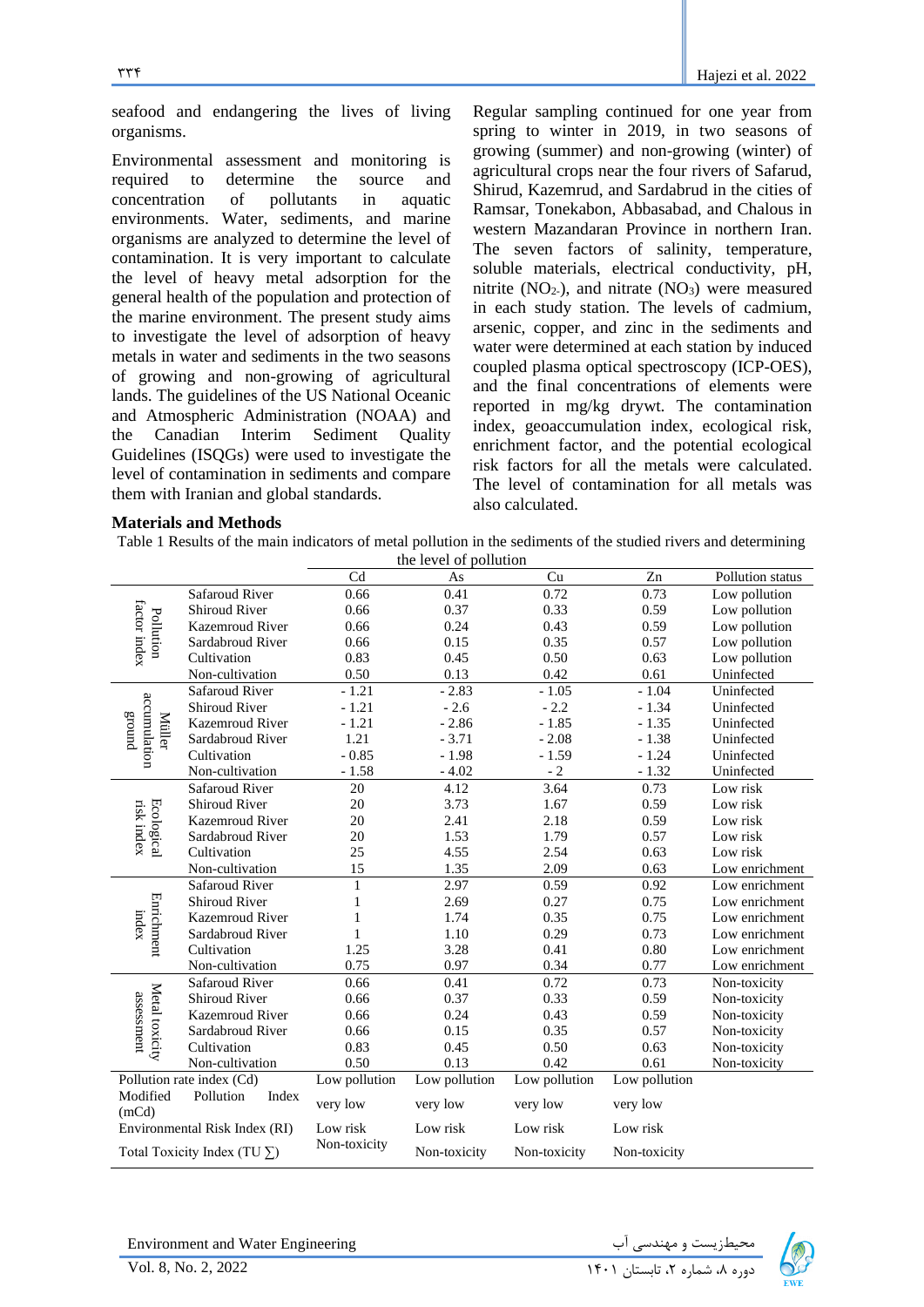### **Results**

Cd, As, Cu, and Zn had low levels of contamination. All four rivers also had low levels of contamination. All four river mouths were uncontaminated in terms of the level of geoaccumulation for all the metals. In terms of ecological risks, our findings revealed low levels of threat to the environment by all the toxic and non-toxic metals. As for enrichment factors, our findings showed no enrichment for all toxic and non-toxic metals (Table 1). Toxicity of all metals in rivers was less than 1 during the growing and non-growing seasons. The total toxicity level for

all metals was less than 4, which indicates no toxicity in the rivers of western Mazandaran. Inf fact, these metals are naturally present in the soil, but agricultural activities and chemical fertilizers have led to the increasing accumulation of these metals in the sediment. In general, metals with enrichment power greater than 1 indicate the role of anthropogenic activities in the enrichment of these elements in the topsoil. Table (2) shows the results of Pearson correlation to determine the relationship between environmental factors and the absorption of heavy elements.

Table 6 Results of Pearson correlation to determine the relationship between environmental factors and the absorption of heavy elements

|               | Temperature | Salinity   | pH          | <b>TDS</b> | Ec         | Nitrite               | Nitrate    |  |  |
|---------------|-------------|------------|-------------|------------|------------|-----------------------|------------|--|--|
| Temperature   | 1           |            |             |            |            |                       |            |  |  |
| Salinity      | 0.083       |            |             |            |            |                       |            |  |  |
| pH            | $-0.404***$ | 0.205      | 1           |            |            |                       |            |  |  |
| <b>TDS</b>    | 0.075       | $0.999**$  | 0.205       | 1          |            |                       |            |  |  |
| EC            | 0.078       | $0.999**$  | 0.205       | $0.999**$  |            |                       |            |  |  |
| Nitrite       | $-0.427**$  | $-0.095$   | 0.039       | $-0.096$   | $-0.089$   | 1                     |            |  |  |
| Nitrate       | $-0.505***$ | $-0.723**$ | $-0.029$    | $-0.721**$ | $-0.724**$ | $0.317**$             |            |  |  |
| Water (Cd)    | $0.493**$   | $0.315***$ | $-0.013$    | $0.310**$  | $0.306***$ | $-0.251$ <sup>*</sup> | $-0.289*$  |  |  |
| Water (As)    | $0.611**$   | 0.102      | $-0.395***$ | 0.102      | 0.110      | $-0.280*$             | $-0.504**$ |  |  |
| Water $(Cu)$  | $0.656**$   | $0.484***$ | $-0.041$    | $0.474***$ | $0.473**$  | $-0.300*$             | $-0.534**$ |  |  |
| Water $(Zn)$  | $0.703**$   | $0.424***$ | $-0.269*$   | $0.418***$ | $0.421***$ | $-0.228$              | $-0.564**$ |  |  |
| Sediment (Cd) | $0.882**$   | $0.315***$ | $-0.453**$  | $0.309**$  | $0.312***$ | $-0.399**$            | $-0.630**$ |  |  |
| Sediment (As) | $0.287*$    | $0.486**$  | $-0.300*$   | $0.487**$  | $0.486**$  | $-0.276*$             | $-0.544**$ |  |  |
| Sediment (Cu) | $0.246*$    | 0.078      | $-0.205$    | 0.081      | 0.080      | 0.142                 | $-0.077$   |  |  |
| Sediment (Zn) | 0.082       | 0.134      | $-0.075$    | 0.138      | 0.138      | $0.251$ *             | $-0.075$   |  |  |

NS) Not significant. p<0.01 \*\*) Significant is 0.01 level. \*) Significant is 0.05 level

### **Conclusions**

The levels of heavy metals accumulation in the water were found to be higher than permissible levels according to global and Iranian standards. Only Cd and As accumulation in the sediments was over the limit during the growing season. The adsorption of all metals increases in water and sediments with the onset of summer and the beginning of the growing season. Cd and Zn had the lowest and highest levels of adsorption in water and sediments, respectively. A major share of contaminating factors in the rivers studied pertain to land usage change in the river banks, direct discharge of residential, industrial, and

recreational centers' waste and sewage, asphalt factory, excessive sand production, effluent from fish and livestock farms, urban and rural sewage and runoffs, dry waste production by the tourism industry, and excessive use of agricultural fertilizers and pesticides.

### **Data Availability**

The data used in this research are presented in the paper.

### **Conflict of Interests**

The authors of this paper declare no conflict of interest regarding the authorship or publication of this article.

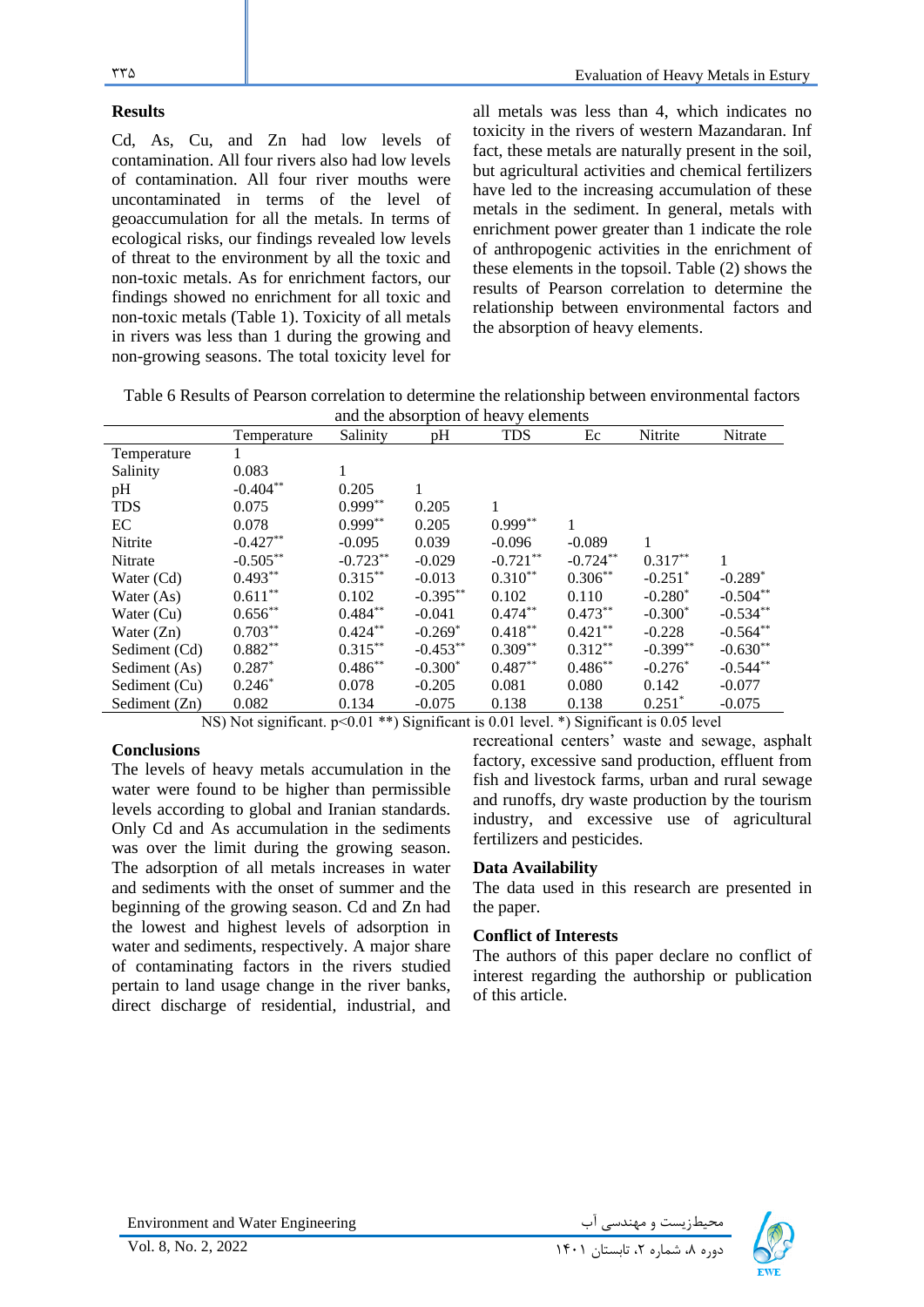### دوره ٨، شماره ٢، صفحات: ٣٣٩-٣٣٣

#### DOI: 10.22034/JEWE.2021.298488.1606



# **ارزیابی آلودگی عناصر As ,Cd ,Zn ,Cu در مصب رودخانههای غرب استان مازندران**

**1 سیداحمد حجازی 2 ، احمد توانا \*، آپتین راهنورد و مسعود کیادلیری <sup>2</sup> ، فرید غالمرضا فهیمی <sup>2</sup> 2**

1 دانشجوی دکترا، گروه محیطزیست، واحد تنکابن، دانشگاه آزاد اسالمی، تنکابن، ایران 2 استادیار، گروه محیط زیست، واحد تنکابن، دانشگاه آزاد اسالمی، تنکابن، ایران

### **چکیده اطالعات مقاله**

**تاریخ دریافت:** ]1400/04/10[ این پژوهش با هدف بررسی غلظت عناصر آرسنیک، کادمیم، روی و مس در آب و رسوبات مصب رودخانههای غرب استان مازندران انجام شد. تعداد 36 نمونه آب و رسوب در 4 ایستگاه با سه تکرار از فروردین تا اسفندماه 1398 نمونه بردار ی و آنالیز شدند. میانگین کل فاکتورهای محیطی در دو فصل زمستان-تابستان بهترتیب به صورت دما C° -11/21 ،16/46 شوری l/g **µmho/cm** الکتریکی هدایت ،6/25-3/52 g/l محلول مواد ،5/42-5/92 pH ،6/47 -3/58 -6/27 ،11/12 نیتریت l/mg 0/01-0/03 و نیترات l/mg 3-1/37 بهدست آمد. طی مقایسه فاکتورهای محیطی با استاندارد کیفیت آب ایران بر اساس نوع کاربری کشاورزی، صنعتی، تفریحی و پرورش ماهیان گرمابی و سردآبی در حد استاندارد بود. میزان کل جذب فلزات کادمیوم، آرسنیک، مس، روی در آب بهترتیب ،0/25 ،0/77 11/44و l/mg 11/02؛ در رسوبات بهترتیب ،0/2 ،3/83 20/91 و g/µg 59/27 بود. با شروع فصل کشت میزان غلظت فلزات در نمونههای آب و رسوبات بسیار باالتر بود. رودخانه صفارود نسبت به سایر رودخانهها آلودهتر بود. غلظت فلزات نمونههای آب در هر 4 رودخانه بیشتر از حد مجاز بوده ولی در رسوبات به جز فلز مس و آرسنیک در بقیه کمتر از حد مجاز بهدست آمد. مصب

# **تاریخ بازنگری:** ]1400/06/12[ **تاریخ پذیرش:** ]1400/06/19[

**واژه های کلیدی**: فلزات سنگین سموم کشاورزی رودخانه مازندران

**\* نویسنده مسئول:**  [ahmad.tavana@toniau.ac.ir](mailto:ahmad.tavana@toniau.ac.ir)

### **-1 مقدمه**

دریاچهها میشوند. فلزات سنگین از مهمترین این آالیندهها هستند که از آبهای آلوده به رودخانهها وارد شده و در Keshavarzi et al. ) نهایت به دریاها و دریاچهها می رسند 2018(. این تأثیرات از بدو ورود آلودگی به بومساز به صورت کاهش فعالیت زیستی موجودات و در برخی موارد تلفات شدید آبزیان، ظاهر میشود. با توجه به نزدیکی شهرهای ساحلی، جریانات رودخانهای که حاوی پساب، مواد معلق و

مطالعه ویژگیهای زیستی و غیرزیستی زیستگاههای آبی امکان شناخت بهتر و جامعتر از ساختار بومشناختی را فراهم میکند. که برای شناخت بیشتر، حفاظت بهتر، بهرهبرداری پایدار و برنامهریزیهای مدیریتی مورد استفاده قرار میگیرد )2011 .al et Kamaruzzaman). توسعه سریع شهرسازی، فعالیتهای انسانی مانند صنایع، کشاورزی، معدنکاوی باعث افزایش آلودگی بومسازگان آبی به خصوص رودخانهها و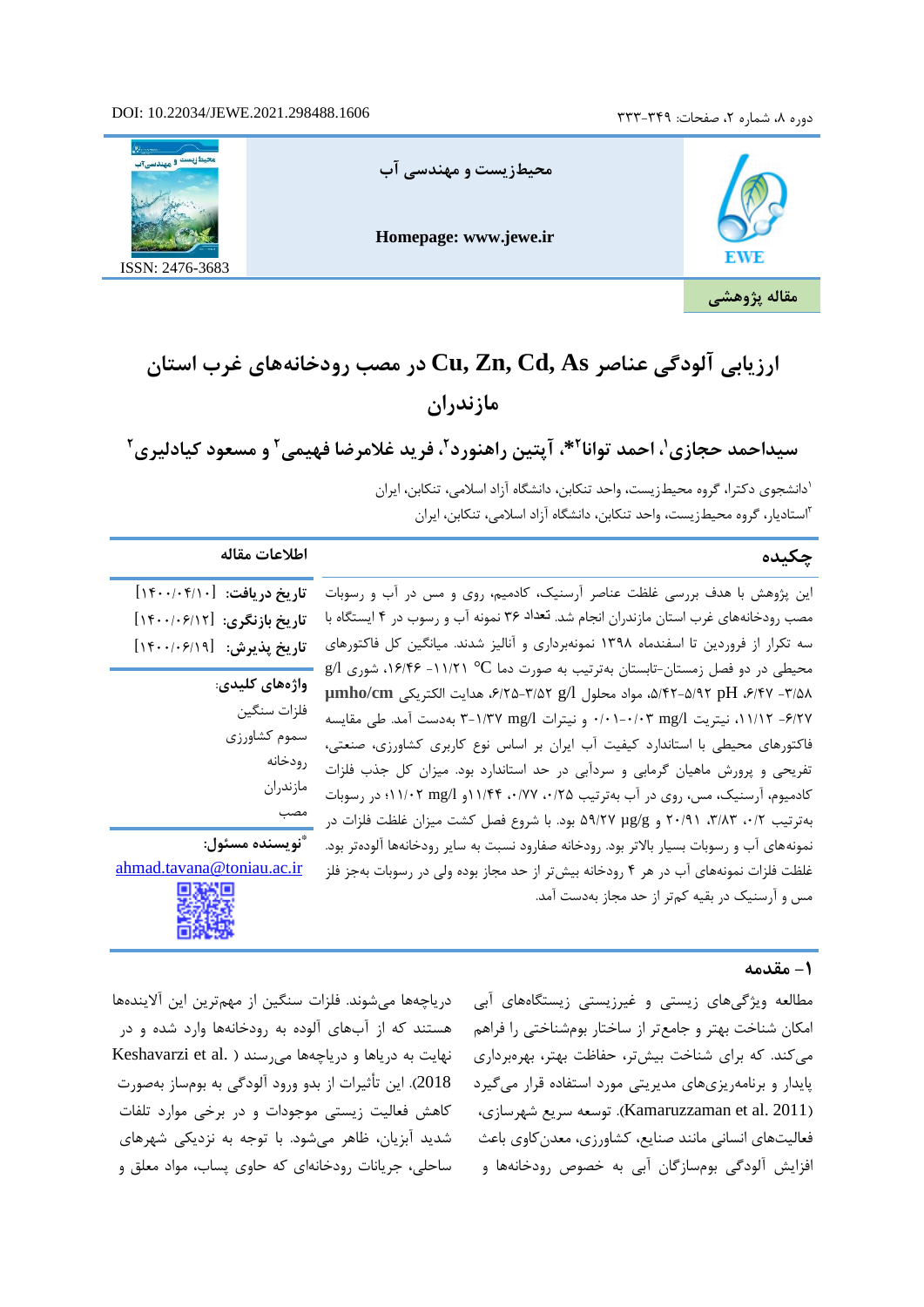رسوبات بوده و بعضاً حاصل سیالبهای مکرر ناشی از عوامل طبیعی هستند، خود بسیاری از مواد آالینده از جمله سموم و کودهای شیمیایی باقیمانده در خاك و مواد حاصل از شستشوی زهآبهای صنایع کوچک و بزرگ شهرها را به دریا تخلیه کرده و سبب تجمع عناصر سنگین در رسوبات می- گردند. فلزات سنگین میتوانند با اجزاء و ترکیبات مختلف محیطهای آبی واکنش دهند و با فازهای مختلف ژئوشیمیایی در رسوبات ترکیب شوند ( Rajeshkumar and 2018 Li). همچنین رسوبات میتوانند بهطور مؤثری بهعنوان یک مخزن ذخیره و بیخطر فلزات سنگین از طریق فرآیندهای جذب سطحی، هیدرولیز و رسوب همزمان در محیطهای آبی یا بهعنوان یک منبع تولید فلزات در طی فرآیند تغییر وضیعت محیط مانند تغییر pH یا پتانسیل اکسیداسیون و احیا محیط عمل کند (Wu et al. 2016).

آلودگی فلزی در سیستم آبی معموالً بهصورت محلول و معلق بوده و در نهایت تهنشین شده و توسط موجودات زنده جذب میشود. نتیجه مطالعات نشان داد که آلودگی ناشی از فلزات سنگین اثرات منفی بر سیستم فیزیولوژی، تغذیه، رشد، تولیدمثل و مهاجرت موجودات زنده داشته و سبب کاهش تنوع گونه های دریایی میشود و در نهایت مصرف غذای دریایی آلوده، حیات زیستمندان را به مخاطره میاندازد )2010 .al et Ahmad). در بخش مطالعات زیستی، عناصر سنگین در دو گروه عناصر سمی و غیرسمی مورد بررسی قرار میگیرند؛ عناصر سنگین نظیر کادمیوم و آرسنیک که هیچگونه نقش شناخته شدهای در بدن جانداران نداشته و غیرضروری به شمار میآیند و سمی هستند ( .Gu et al 2015(. گروهی دیگر عناصر نظیر روی و مس، جز عناصر ضروری محسوب میشوند و برای بدن مفید بوده ولی اگر از حد مجاز عبور کند میتواند خطرساز باشد )1989 WHO). برای تعیین منابع و غلظت آالیندهها در محیطهای آبی نیاز به ارزیابی و پایش محیطی است که برای سنجش میزان آلودگی از آنالیز آب، رسوبات و موجودات دریایی استفاده میشود. از این رو اندازهگیری میزان جذب عناصر سنگین برای تعیین وضعیت سالمت عمومی و حفاظت از محیط- زیست دریایی اهمیت زیادی دارد ( .Veerasingam et al 2010(. مطالعات زیادی بروی میزان جذب عناصر سنگین در آب و رسوبات رودخانههای ایران و خارج از کشور انجام شده است. بهطور مثال .Yari Moghadam et al (2014) طی مطالعه بر روی رودخانه آبشینه همدان برای تأمین آب



آشامیدنی قابل شرب میزان آلودگی فلزات سنگین را اندازه- گیری کردند که عناصر روی، مس، کادمیوم پایینتر از حد مجاز بوده ولی فلز سرب باالتر از حد مجاز بود. Mortazavi .al et( 2019 )شاخص سمیت حاد و خطر بومشناسی وضعیت آلودگی فلزات سنگین رسوبات رودخانه سزار لرستان را پایینتر از حد مجاز ارزیابی کردند. حال آنکه برای فلز نیکل وضیعت آلودگی را متوسط تا آلودگی قابلمالحظه اعالم کردند. نتایج ارزیابی آلودگی عناصر سنگین کادمیوم، سرب و مس در رسوبات بندر امیرآباد مازندران توسط )2017( .al et Far Chegini نشان داد که میزان غلظت فلز کادمیوم از استاندارد کیفیت رسوب آمریکا و کانادا باالتر بوده و سایر فلزات نیز مطابق با استاندارد بود. )2015( Azimi and Bagheri طی بررسی عناصر نیکل، سرب، روی، کادمیوم و آرسنیک در سواحل سیسنگان مازندران، غلظت فلزات کادمیوم و نیکل در رسوبات منطقه از استاندارد کیفیت رسوب آمریکا از کمترین حد تأثیرگذاری و در استاندارد کیفیت رسوب کانادا از حد آستانه تأثیرگذاری بیشتر بود. ولی در بقیه کمتر از حد استاندارد بود. همچنین در مطالعات خارج از کشور می توان به مطالعه )2019( -Al .Edresy et al میزان جذب عناصر سنگین در سواحل دریای سرخ جنوبی یمن، (2013) .Ekpo et al در محیط معدن أكامكپا در رودخانه كراس ٔ نيجريه نام برد.

در استان مازندران رودخانههای بزرگی مانند بابلرود، تجن، سیاهرود، هـراز، نکـارود، سـردآبرود، چشـمهکیله، شیرود، گلندرود، گرمابرود، چالوسرود، نسارود، چالکرود، کاظمرود، صفارود وجود دارد که از آب این رودخانهها برای مصرف در بخـشهـای کشـاورزی، صـنعت و آشـامیدن اسـتفاده مـی - شـود. در مسـیر ایـن رودخانـههـا شـهرها و منـاطق مســکونی، اراضــی کشــاورزی و نیــز صــنایع و حوضــچههــای پرورش ماهی متعددی وجود دارد که پساب هرکدام مـیتوانـد اثرات مخربی بر کیفیت آب رودخانه .(Mirzaei et al. 2014).

مطابق شواهد موجـود روزانـه حجـم زیـادی از آالینـدههـای محیطــی نظیــر روانــاب و فاضــالبهــای شــهری، خــانگی، صــنعتی، ســموم کشــاورزی و شــیرابه دفــع زبالــه بــدون هیچگونه تصـفیه یـا بـا تصـفیه انـدك وارد ایـن رودخانـههـا مــیشــود )2019 Tavana and Seyedasri). ورود ایــن

محیطزیست و مهندسی آب Engineering Water and Environment

<sup>1</sup>Akamkpa

<sup>2</sup>Cross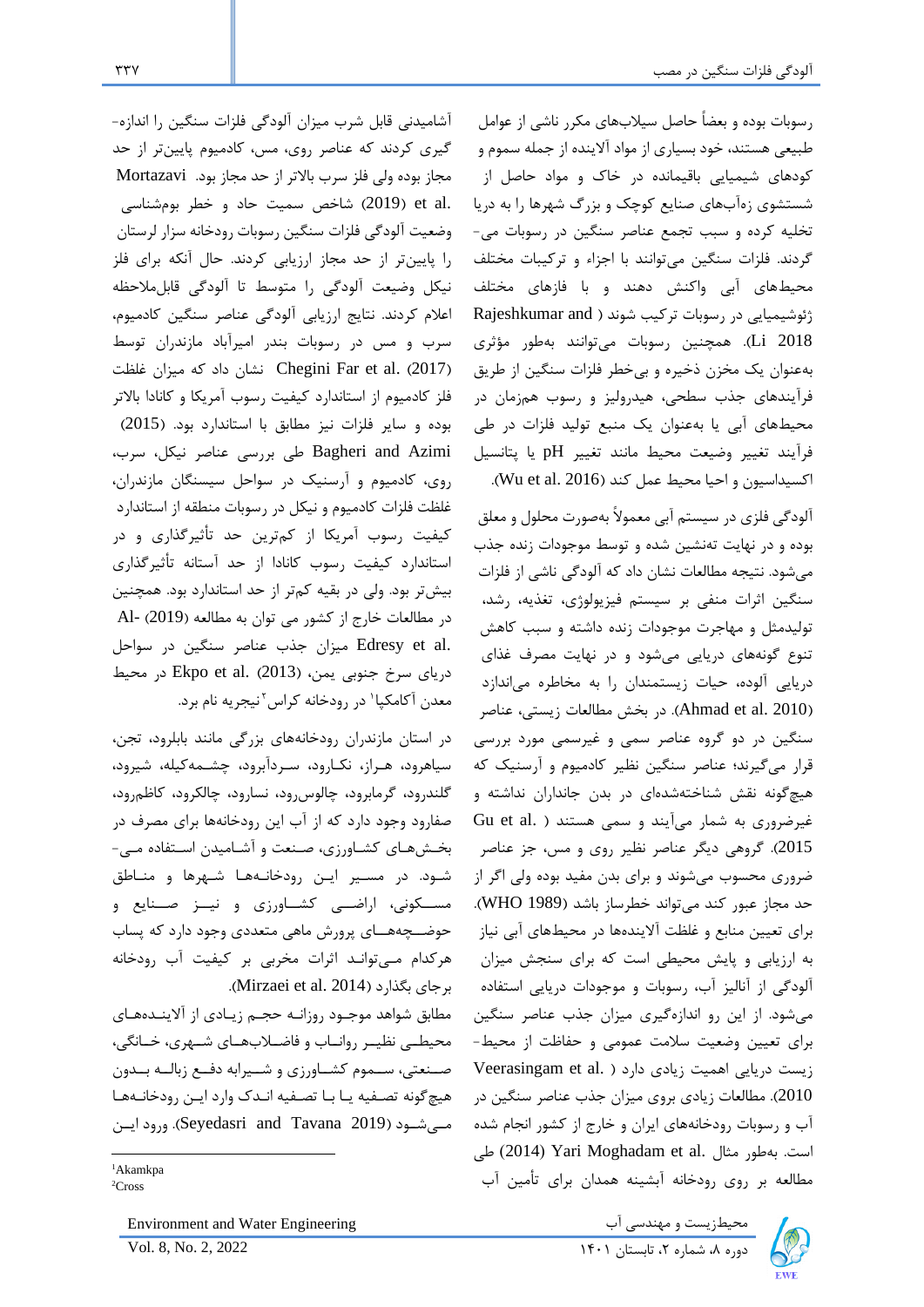آالینــدهها بــه رودخانــه ضــمن تجمــع در رســوبات منطقــه میتوانـد باعـث ایجـاد خطـر محـیطزیسـتی بـر گونـههـای گیاهی و جـانوری رودخانـه باشـند. از سـوی دیگـر برداشـت از آب رودخانـــه بـــرای مصـــارف شـــرب، کـــاربریهـــای کشــاورزی، شــهری و صــنعتی مــیتوانــد تهدیــدی جــدی بــرای ســالمت جوامــع انســانی باشــد. بنــابراین بررســی و ارزیــابی ســمیت و خطــر محــیطزیســتی غلظــت عناصــر سنگین در این بومسـاز آبـی بـا توجـه بـه مطالعـات انـدکی صــورت گرفتــه در ایــن ناحیــه و نبــود اطالعــات پایــه در خصــوص وضــیعت آن در کنــار لــزوم پــایش آالینــدههــای رودخانه از اهمیـت بسـیار بـاالیی برخـوردار اسـت. هـدف از انجـام ایـن پـژوهش بررسـی میـزان جـذب عناصـر سـنگین در آب و رســـوبات در دو فصـــل کشـــت و غیـــر کشـــت زمــینهــای کشــاورزی مــیباشــد. همچنــین وضــیعت آلــودگی رســوبات بــا اســتانداردهای جهــان و ایــران بــا ســـتفاده از دو راهنمـــای کیفیـــت رســـوب`-راهنمـــای کیفیــت رســوب آمریکــا (NOAA)<sup>۲</sup> و راهنمــای کیفیــت رسوب کانادا (ISQGs) مقایسه شد.

# **-2 مواد و روشکار -1-2 زمان و مکان نمونهگیری**

چهـاررودخانـه صـفارود، شـیرود، کـاظم رود، سـردآبرود در شهرسـتان رامسـر، تنکـابن، عباسآبـاد و چـالوس در غـرب اســتان مازنــدران واقــع شــده اســت. نمونــهبرداری بــهطور مــنظم و بــه مــدت Yr 1 از بهــار تــا زمســتان ســال 1398 در دو فصــل کشــت (تابســتان) و غیــر کشــت (زمســتان) محصوالت کشـاورزی انجـام شـد. بـههمـین منظـور نمونـه- بــرداری از مصــب در قســمت فوقــانی مصــب )رودخانــه(، دهانــه مصــب و قســمت پــایینی مصــب (دریــا) تعــداد ١٢ ایستگاه و در هر ایسـتگاه 3 تکـرار در نظـر گرفتـه شـد. کـه در مجمـــوع تعـــداد 36 نمونـــه آب و 36 نمونـــه رســـوب نمونـهبرداری شـد. بـرای تعیـین طـول و عـري جغرافیـایی در هر ایسـتگاه ابتـدا بهوسـیله متـر بـا فـري خـط سـاحلی )دهانــه مصــب( همــه ایســتگاههــا توســط دســتگاه GPS موقعیت جغرافیـایی ایسـتگاههـا ثبـت شـد. نقشـه موقعیـت تمام ایستگاهها در شکل )1( نشان داده شده است.

**-2-2 نمونهبرداری آب برای سنجش فاکتورهای فیزیکی و شیمیایی** 

در هر ایستگاه تعداد 7 فاکتور فیزیکی و شیمیایی اندازه-  $^{\rm i}$ (TDS) گیری شد. فاکتور شوری، دما و مواد محلول کل توسط دستگاه (WTW (1SET 3210 Cond، فاکتور هدایت الکتریکی )EC )توسط دستگاه Euteoh k602ECDO instruments، متغییر pH به وسیله دستگاه  $\uparrow$  (WTW) (2SET2 (WTW) در همان محیط ایستگاه با تکرار اندازهگیری شد. ولی فاکتور نیتریت (NO2) و نیترات در هر ایستگاه مقدار ۵۰۰ ml نمونه آب در ظروف ( $\rm{NO_3^-}$ پلیاتیلن ریخته پس از برچسب زدن به آزمایشگاه مرکز تحقیقات دانشگاه آزاد اسالمی واحد تنکابن منتقل و توسط اندازهگیری Colorimetre DR/890 M (HCAH) دستگاه شد.

# **-3-2 نمونهبرداری رسوبات و آب برای سنجش عناصر سنگین**

5 بهمنظور نمونه برداری رسوبات بستر از نمونهبردار گرب استفاده شد. در مجموع 36 نمونه رسوبی از 4 رودخانه جمع آوری شد. رسوبات در درون کیسههای پالستیکی و در دمای C° 4 به آزمایشگاه تحقیقات دانشگاه آزاد اسالمی واحد تنکابن منتقل و تا زمان آنالیز در دمای C° -20 در فریزر American Public Health ( شدند نگهداری 2005 Association). در آزمایشگاه، همه نمونهها در دمای C° 55-50 بهمدت hr 72 خشک و از الک نمره μm 63 عبور داده شد. به منظور تزریق نمونه به دستگاه اتمیک پالسما g 1 از هر نمونه در هاون عقیق بهآرامی پودر نموده و در زیر هود با ml 7 تیزاب سلطانی )نیتریک اسید غلیظ و کلریدریک اسید به نسبت 3 به 1( درون لولهآزمایش مخلوط 6 شده و بر روی صفحه داغ در دمای C° 95 بهمدت hr 1 هضم شد . پس از خنک شدن ml 5 هیدروژن فلوراید به محلول اضافه شد. محلول هضم شده با استفاده از NHCl در بالن ژوژه ml 50 رقیق شده و سپس نمونههای آمادهشده از کاغذ صافی واتمن 42 عبور داده شدند ) .al et Karbassi 2008(. نمونههای آب از زیر سطح آب از عمق cm 20 بستر تهیه گردید نمونههای آب در لولههای فالکون ml 100 کامالً

محیطزیست و مهندسی آب Engineering Water and Environment دوره ۸، شماره ۲، تابستان ۱۴۰۱ كنتر با ۱۴۰۰ كنتر تابستان استان استان استان استان استان استان استان استان استان<br>دوره ۸، شماره تابستان استان استان استان استان استان استان استان استان استان استان استان استان استان استان استا



<sup>&</sup>lt;sup>1</sup>Sediment Quality Guide Lines

<sup>&</sup>lt;sup>2</sup>National Oceanic and Atmospheric Administration  ${}^{3}$ Canadian interim marine sediment quality

<sup>4</sup>Total dissolved solids

<sup>5</sup>Van Veen Grab

<sup>&</sup>lt;sup>6</sup>Hotplate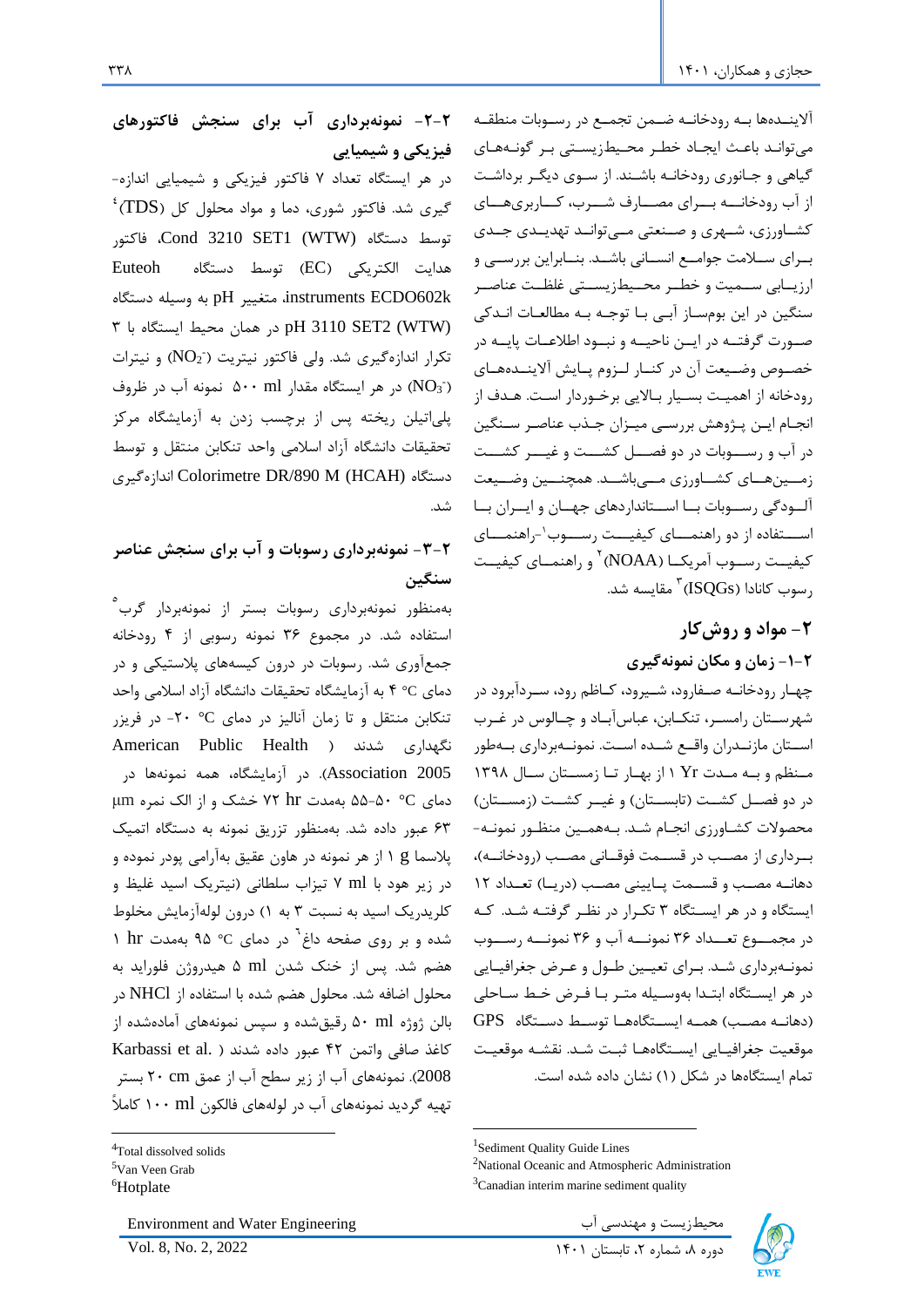استریل شده توسط نیتریک اسید 2=pH اسیدی شده و به همراه سایر نمونهها به آزمایشگاه منتقل شدند ) Pandey 2009 Pandey and). همه اسیدها و مواد شیمیایی استفاده شده با کیفیت و درجه خلوص بالا (مرک) به نمونهها اضافه شدند. اندازهگیری غلظت عناصر کادمیوم، آرسنیک، مس، روی از روش طیفسنجی نوری پالسمای جفت شده القایی )OES-ICP )با استفاده از دستگاه نشر اتمی مدل Arcos

EOP ساخت کشور آلمان انجام شد. غلظت نهایی عناصر برحسب kg/mg وزن خشک اعالم شد ) MOOPAM 2010(. برای تحلیل دادهها از آزمون واریانس یکطرفه ANOVA و جهت تعیین رابطه بین فاکتورهای محیطی و جذب عناصر سنگین از آزمون همبستگی پیرسون به کمک نرمافزار SPSS( نسخه 20( در سطح اطمینان %95 استفاده گردید.



شکل 1 نمایی از نقشه ایستگاههای مطالعاتی در رودخانه غرب مازندران Fig. 1 View of the map of study stations in the west of Mazandaran River

 $\text{Cd} = \sum_{i=1}^{4} CF^{i}$  (٢)

به خاطر محدودیتهایی که در شاخص درجه آلودگی توسط هاکنسون ارائه شده بود. Abrahimi( 2005 )رابط ه اصالح شده )3( را براساس شاخص درجه آلودگی ارائه نمود و آن را شاخص آلودگی اصلاحشده (mcd)<sup>۳</sup> نامید. در این رابطه CF فاکتور آلودگی، n تعداد پارامترهای موردبررسی است.

$$
mCd = \frac{\sum_{i=1}^{4} CF^{i}}{n}
$$
 (7)

**-6-2 تعیین شاخص زمین انباشتگی مولر** یکی از معیارهای ژئوشیمیایی ارزیابی آلودگی عناصر سنگین و همچنین به منظور تخمین شدت آلودگی خاك به فلزات 4 سنگین استفاده از شاخص زمین انباشتگی مولر )Igeo) است که بر اساس رابطه )4( محاسبه میگردد )1969 Muller).

 $=$  Log2  $\left(\frac{cn}{1.5\,Bn}\right)$  (f) Igeo = Log2  $\left(\frac{en}{1.5 Bn}\right)$ که، Igeo شاخص زمین انباشتگی، C<sup>n</sup> غلظت فلز سنگین در خاك، B<sup>n</sup> غلظت زمینه در مطالعه حاضر از غلظت عنصر همان منطقه به عنوان شاهد استفاده شد. الزم به ذکر می-

Environment and Water Engineering محیطزیست و مهندسی آب ۴۰۰ال Environment and Water Engineering<br>دوره ۸، شماره ۲، تابستان ۱۴۰۱

**-4-2 تعیین فاکتور آلودگی**  بهمنظور تعیین آالیندگی رسوب به عناصر سنگین از شاخص 1 فاکتور آلودگی )CF ) استفاده میکنند. بر اساس این شاخص میتوان مقدار عناصر را نسبت به محیط طبیعی خود سنجید و میزان آلودگی خاك را تعیین کرد. این شاخص طبق رابطه )1( برای تمام عناصر موردبررسی محاسبه شد.  $\rm C_{background}$  در این رابطه  $\rm C_{background}$  نسبت غلظت هر فلز و  $\rm C_{background}$  مقدار غلظت زمینه مرجع آن میباشد. در این پژوهش از میانگین شیل به عنوان نمونه مرجع استفاده شد که برای کادمیوم، آرسنیک، مس و روی بهترتیب ،0/3 ،13 ،45 kg/mg 95 .)Azimzadeh and Khademi 2013( بود

CF metal = 
$$
\frac{C_{metal}}{C_{background}}
$$
 (1)

**-5-2 تعیین درجه آلودگی** اصوالً مجموع ضرایب آلودگی آالیندههای موردمطالعه، درجه کلی آلودگی رسوب را بیان میکند که به آن درجه آلودگی (CD)<sup>۲</sup> هاکنسون گفته میشود که بر اساس رابطه (۲) به-دست میآید )1980 Hakanson).



<sup>&</sup>lt;sup>3</sup>Modified degree of contamination 4 Integrated pollution index

<sup>&</sup>lt;sup>1</sup>Contamination factor

<sup>2</sup>Contamination Degree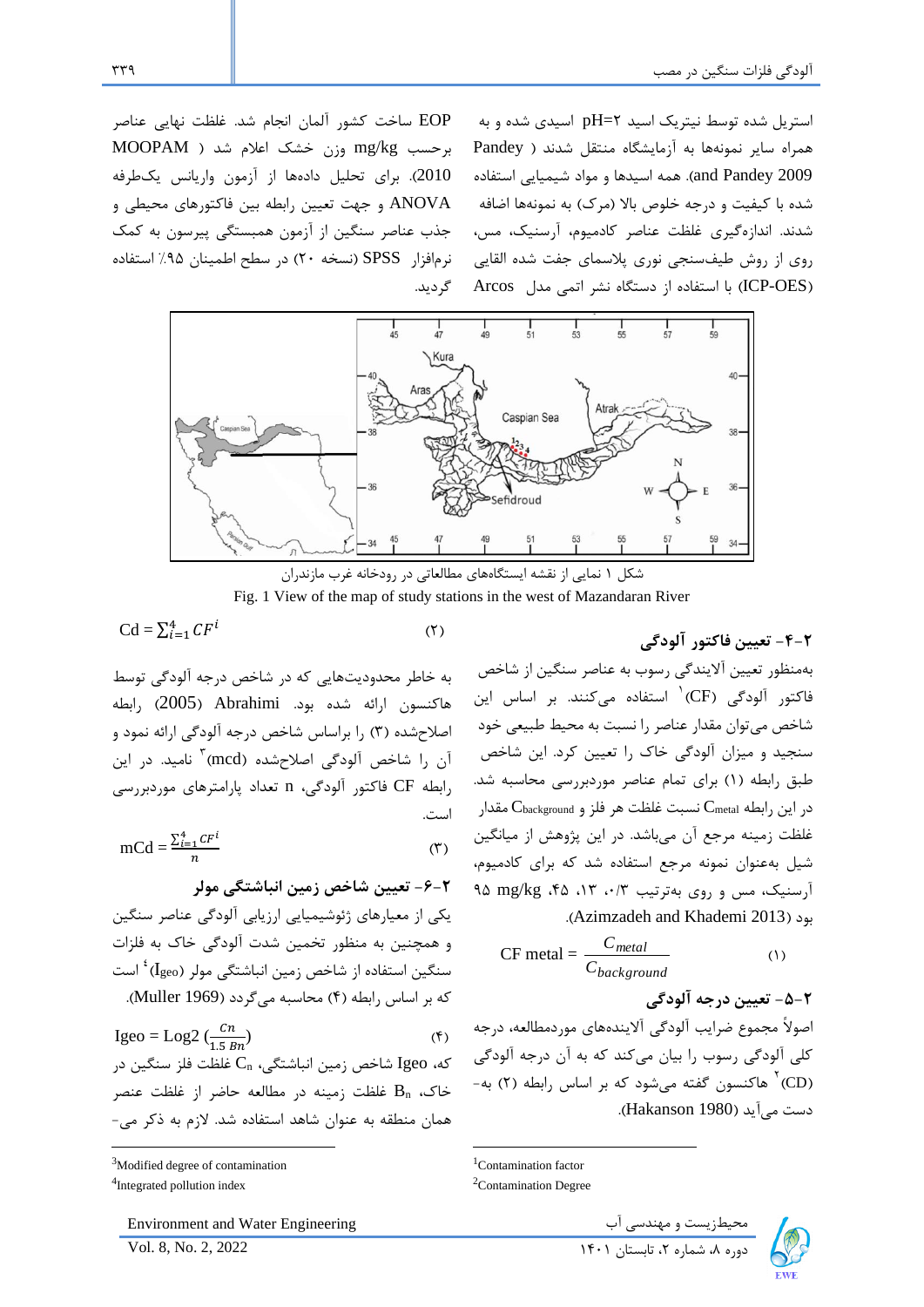بهترتیب ،4/21 ،41/6 ،108 271 است. همچنین قابلذکر میباشد از  $\Sigma_{\text{TU}}$  میتوان بهمنظور ارزیابی سمیت حاد مجموع چند فلز، در نمونه موردنظر استفاده کرد. در این صورت چنانچه مقادیر  $\sum_{\tau}$  بیش تر از ۴ باشد سمیت حاد وجود دارد و اگر TU ∑کمتر از 4 باشد سمیت وجود ندارد .(Pedersen et al. 1998).

 $(Y)$ Metals  $TU = \frac{m_{\text{ELA}}}{PEL}$ بهمنظور قضاوت درباره غلظت  $\overline{\rm NO_3}^{\scriptscriptstyle -}$  و $\overline{\rm NO_2}^{\scriptscriptstyle -}$  در نمونههای آب، رابطه (۸) بهکار گرفته میشود. در این رابطه C غلظت  $\rm{CV}$  شده  $\rm{NO_2}^{\text{-}}$  و $\rm{NO_2^{\text{-}}}$  در نمونههای آب و غلظت  $\overline{\rm NO}_{2}$ و  $\overline{\rm NO}_{2}$  توصیهشده توسط سازمان جهانی بهداشت است. اگر حاصل این رابطه 1 ≥ شود، بدان معناست  $\rm NO_2$  و NO $\rm O_2$  در حد مجاز است (Liu et al. 2017).

$$
\frac{c_{NO_2^-}}{c_{V_{NO_2^-}}} + \frac{c_{NO_3^-}}{c_{V_{NO_3^-}}} \le 1
$$
 (A)

### **-3 یافتهها و بحث**

نتایج بررسی فاکتورهای فیزیکی و شیمیایی در چهار رودخانه موردمطالعه در جنوب غربی دریای خزر و همچنین در دو فصل غیر کشت (زمستان) و فصل کشت (تابستان) در جدول )1( نشان داد شده است. میانگین کل دما در ایستگاه صفارود، شیرود، کاظمرود و سردآبرود بهترتیب ،13/13 ،12/13 ،15/30 C° /77 13 بود )0/05˂P). میانگین کل شوری در ۴ ایستگاه به ترتیب ۶/۵۵ ، ۷/۵۰ ، ۳/۶۹ ، ۲/۳۵ بود ( $P<\cdot$ ۰/۰). میانگین کل pH در ۴ ایستگاه بهترتیب ،5/5،  $\delta/8$ ، ۱۸۰ $\delta$ ، ۱۶۴ $\delta$ (۲۰/۰۵). میانگین TDS در 4 ایستگاه بهترتیب ،6/40 ،7/38 ،3/53 و l/g 2/22 بود )0/05˂P). میانگین کل EC در 4 ایستگاه بهترتیب ،11/35 میانگین .(P˂0/05( بود 4 /12 **µmho/cm** ،66/23 ،13/09  $\cdot$ کل  $\mathrm{NO_{2}^{-} }$  در ۴ ایستگاه بهترتیب ۰/۰۳۶ ،۰/۰۳۶ و ۴ بود (۲۰٬۰۵ $\log$ ). میانگین کل  $\log$  در ۴ $\log A$ ایستگاه بهترتیب ۲/۲۹، ۱/۵۷، ۱/۹۹ ، ۳/۰۴ بود )0/05˂P). بهطورکلی میانگین فاکتورهای محیطی در دو فصل زمستان-تابستان بهترتیب دما C° 16/46-11/21 ، -3/52 g/l TDS ،5/42 -5 /92 pH ،6/47-3/58 g/l شوری - $\cdot$ / $\cdot$ ۳ mg/l NO<sub>2</sub>  $\cdot$ 11/15- $\frac{\epsilon}{\sqrt{2}}$  mS/cm EC  $\frac{\epsilon}{\sqrt{2}}$ ۰/۰۱ و <sup>-1</sup>/07 MO<sub>3</sub> ۳–۱/۳۷ بود.

باشد ضریب 1/5 با هدف کمینه کردن اثر تغییر احتمالی در غلظتهای زمینه منظور شده است. مولر برای مشخص نمودن سطح آلودگی 7 رده مشخص نموده است.

**-7-2 تعیین شاخص پتانسیل خطر م حیطزیستی**  بهمنظور ارزیابی پتانسیل خطر آلودگی رسوبات و خاك به سمیت فلزات در خاكها از شاخص پتانسیل خطر محیط- زیستی (RI)<sup>۱</sup> هاکانسن استفاده گردید ( Hakanson 1980(. این شاخص بر اساس میزان سمیت فلزات روشهای اصالحی برای فلزات کادمیوم، آرسنیک، روی بهترتیب برابر با ، 1، 1، می باشد (Wang et al. 2013). شاخص RI بر RI اساس رابطههای (۵) و (۶) محاسبه گردید

$$
RI = \sum_{i=1}^{6} E_r^i
$$
 (2)

$$
E_r^i = C_f^i \times T_r^i \tag{9}
$$

که،  $\mathrm{E^{i}}_{\mathrm{r}}$  شاخص پتانسیل خطر بومشناسی،  $\mathrm{T^{i}}_{\mathrm{r}}$  قاکتور سمیت Gurumoorthi and ) فاکتور آلودگی میباشد ( Gurumoorthi and .)Venkatachalapathy 2016

**-8-2 شاخص غنیشدگی**  شاخص غنیشدگی (EF)<sup>۲</sup> بیانگر آلودگی واقعی است و وسیلهای برای تعیین منشأ انسانساخت و طبیعی عناصر در رسوبات میباشد. شاخص EF از طریق میزان غلظت فلزات در رسوبات نمونه موردمطالعه بر میزان آن فلز در پوسته زمین و یا غلظت اولیه عناصر قبل از صنعتی شدن در Chiu-Wen Chen et al. ( میگردد محاسبه رسوبات .)2007

**-9-2 ارزیابی سمیت فلزات** 

برای ارزیابی میزان سمیت فلزات سنگین در رسوبات شاخص 3 پتانسیل سمیت حاد فلزات استفاده شد. در واقع شاخص پتانسیل سمیت حاد رسوب را میتوان بهصورت مجموع واحدهای سمی ارزیابی و برآورد نمود. در این شاخص واحد 4 سمی )TU ) بهصورت نسبت غلظت موردنظر به مقدار حد حتمال اثر (PEL)<sup>ه</sup> آن فلز مطابق با رابطه (۷) محاسبه می-گردد. مقدارPEL برای فلزات کادمیوم، آرسنیک، مس و روی



Potential ecological risk index

<sup>&</sup>lt;sup>2</sup>Enrichment Factor

<sup>&</sup>lt;sup>3</sup>Potential Acute Toxicity

<sup>4</sup>Toxicity Unite

<sup>5</sup> Probable Effect Level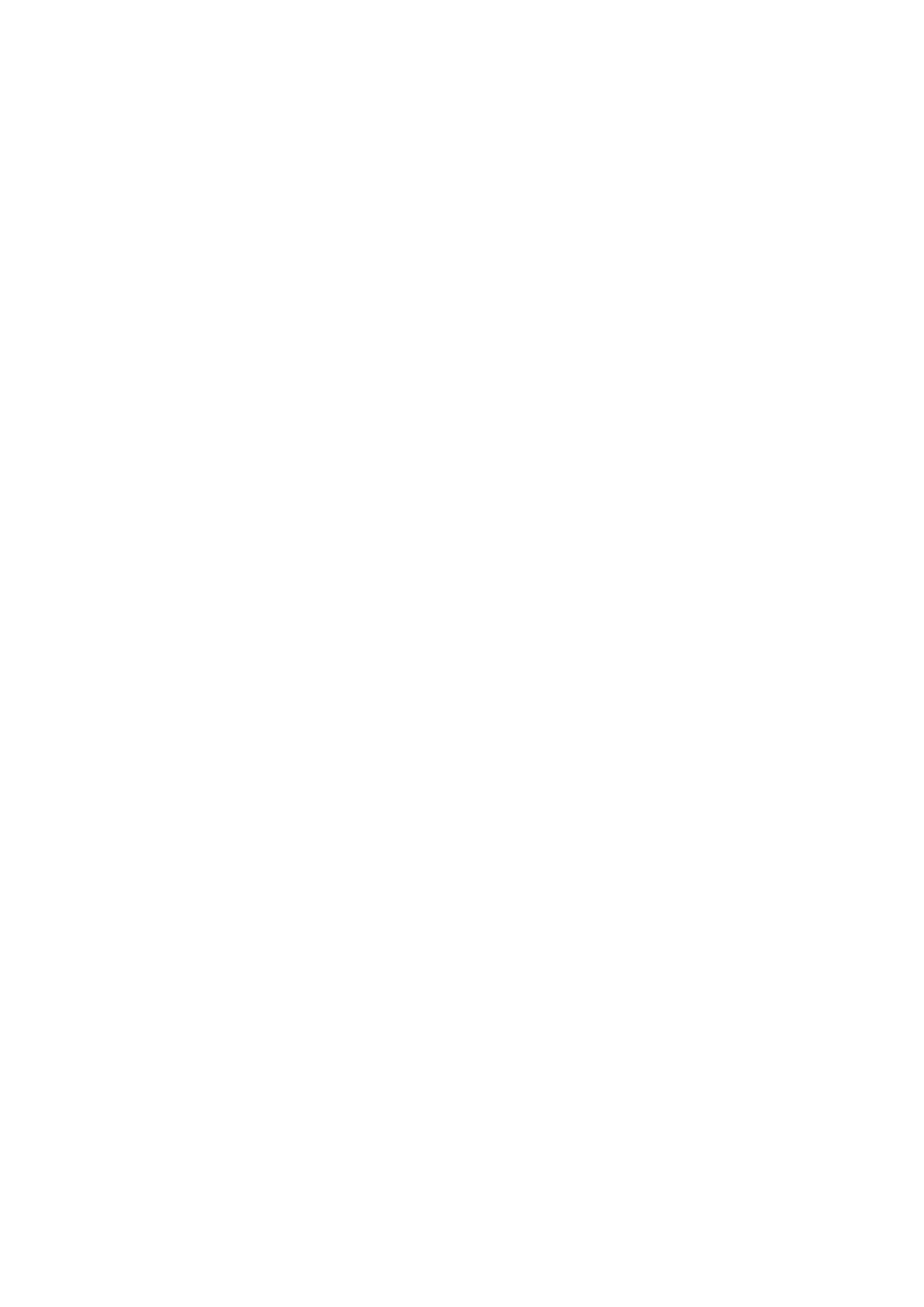| و تابستان بهترتيب كادميوم ٠/٢٥-١٢٥٠ و آرسنيك µg/g        | γg/g (P<٠/٠۵). میزان جذب فلز مس در                               |
|----------------------------------------------------------|------------------------------------------------------------------|
| ١/٧٥-٥/١٩١ بود. فلزات غير سمي بهترتيب مس ١٨/٩٠-          | ایستگاه صفارود، شیرود، کاظمرود و سردآبرود به ترتیب               |
| ۲۲/۹۳ و روی ۱۵۷/۹۶–۶۰/۴۰ بود. نتایج آماری نشان           | $(P<\cdot/\cdot \Delta)$ ۱۶/۱۱، ۳۲/۸۱، و ۱۶/۱۲ /۱۶/۱ بود (۰/۰۵). |
| داد که این اختلاف در فلزات کادمیوم، آرسنیک و مس از       | میزان جذب فلز روی در ایستگاه صفارود، شیرود، کاظمرود و            |
| نظر آماری معنیدار بود (P<۰/۰۵) ولی این اختلاف در فلز     | سردآبرود به ترتیب ۶۹/۴۹، ۵۶/۳۶، ۵۶/۳۳، ۵۴/۷۵ به ۵۴/۷۵            |
| $(P > \cdot / \cdot \Delta)$ روی معنی دار نبود (۳۶۰/۰۵). | بود (P>٠/٠۵). بهطور میانگین فلزات سمی در فصل زمستان              |

جدول ۳-فلزات سنگین در رسوبات بین ایستگاه مطالعاتی طی فصول کشت و غیر کشت (μg/g)

| Table 3 Heavy metals in sediments between stations during cultivated and non-cultivated seasons ( $\mu$ g/g) |  |  |  |  |  |  |  |  |  |  |  |  |  |
|--------------------------------------------------------------------------------------------------------------|--|--|--|--|--|--|--|--|--|--|--|--|--|
|--------------------------------------------------------------------------------------------------------------|--|--|--|--|--|--|--|--|--|--|--|--|--|

|                            | Cd              | As                                    | Cп                          | Zn                                  |
|----------------------------|-----------------|---------------------------------------|-----------------------------|-------------------------------------|
| <b>Safaroud River</b>      | $0.20 \pm 0.05$ | $5.35\pm4.75$                         | $32.81 \pm 4.06$            | 69.49±7.39                          |
| <b>Shiroud River</b>       | $0.19 \pm 0.05$ | $4.85 \pm 3.32$                       | 15.09 ± 3.49                | 56.36±7.52                          |
| <b>Kazemroud River</b>     | $0.17 \pm 0.05$ | $3.14 \pm 1.75$                       | $19.63 \pm 6.35$            | 56.33±9.33                          |
| Sardabroud River           | $0.15 \pm 0.05$ | $1.99 \pm 1.41$                       | $16.11 \pm 2.67$            | 54.75±3.89                          |
| Sig.                       | <b>Ns</b>       | $**$                                  | ×                           | $**$                                |
| Cultivation                | $0.25 \pm 0.77$ | $5.91 \pm 3.26$                       | $22.93 \pm 5.15$            | $60.48 \pm 6.26$                    |
| Non-cultivation            | $0.15 \pm 0.0$  | $1.75 \pm 1.73$                       | 18.90±10.25                 | 57.98±11.58                         |
| Sig.                       | <b>NS</b>       | $**$                                  | $**$                        | $**$                                |
| Average                    | 0.2             | 3.83                                  | 20.91                       | 59.23                               |
| $\cdot$ $\sim$<br>$\cdots$ |                 | $\cdots$ $\alpha$ $\alpha$ + $\cdots$ | $\sim$ $\sim$ $\sim$ $\sim$ | $\cdots$ $\wedge$ $\wedge$ $\cdots$ |

NS) Not significant. p˂0.01 \*\*) Significant is 0.01 level. \*) Significant is 0.05 level

جدول ۴- نتایج شاخصهای اصلی آلودگی فلزات در رسوبات رودخانههای موردمطالعه و مشخص نمودن سطح آلودگی

Table 4 Results of the main indicators of metal pollution in the sediments of the studied rivers and determining the level of pollution

|                                         |                                     |               | the level of pollution |                   |               |                  |
|-----------------------------------------|-------------------------------------|---------------|------------------------|-------------------|---------------|------------------|
|                                         |                                     | Cd            | As                     | Cu                | Zn            | Pollution status |
|                                         | Safaroud River                      | 0.66          | 0.41                   | 0.72              | 0.73          | Low pollution    |
| factor index                            | <b>Shiroud River</b>                | 0.66          | 0.37                   | 0.33              | 0.59          | Low pollution    |
| Pollution                               | <b>Kazemroud River</b>              | 0.66          | 0.24                   | 0.43              | 0.59          | Low pollution    |
|                                         | Sardabroud River                    | 0.66          | 0.15                   | 0.35              | 0.57          | Low pollution    |
|                                         | Cultivation                         | 0.83          | 0.45                   | 0.50              | 0.63          | Low pollution    |
|                                         | Non-cultivation                     | 0.50          | 0.13                   | 0.42              | 0.61          | Uninfected       |
|                                         | <b>Safaroud River</b>               | $-1.21$       | $-2.83$                | $-1.05$           | $-1.04$       | Uninfected       |
| accumulation                            | <b>Shiroud River</b>                | $-1.21$       | $-2.6$                 | $-2.2$            | $-1.34$       | Uninfected       |
| punois<br>Müller                        | <b>Kazemroud River</b>              | $-1.21$       | $-2.86$                | $-1.85$           | $-1.35$       | Uninfected       |
|                                         | Sardabroud River                    | 1.21          | $-3.71$                | $-2.08$           | $-1.38$       | Uninfected       |
|                                         | Cultivation                         | $-0.85$       | $-1.98$                | $-1.59$           | $-1.24$       | Uninfected       |
|                                         | Non-cultivation                     | $-1.58$       | $-4.02$                | $-2$              | $-1.32$       | Uninfected       |
|                                         | <b>Safaroud River</b>               | 20            | 4.12                   | $\overline{3.64}$ | 0.73          | Low risk         |
|                                         | <b>Shiroud River</b>                | 20            | 3.73                   | 1.67              | 0.59          | Low risk         |
|                                         | <b>Kazemroud River</b>              | 20            | 2.41                   | 2.18              | 0.59          | Low risk         |
| Ecological<br>risk index                | Sardabroud River                    | 20            | 1.53                   | 1.79              | 0.57          | Low risk         |
|                                         | Cultivation                         | 25            | 4.55                   | 2.54              | 0.63          | Low risk         |
|                                         | Non-cultivation                     | 15            | 1.35                   | 2.09              | 0.63          | Low enrichment   |
|                                         | <b>Safaroud River</b>               | $\mathbf{1}$  | 2.97                   | 0.59              | 0.92          | Low enrichment   |
| Enrichment                              | <b>Shiroud River</b>                | $\mathbf{1}$  | 2.69                   | 0.27              | 0.75          | Low enrichment   |
| index                                   | <b>Kazemroud River</b>              | 1             | 1.74                   | 0.35              | 0.75          | Low enrichment   |
|                                         | Sardabroud River                    | $\mathbf{1}$  | 1.10                   | 0.29              | 0.73          | Low enrichment   |
|                                         | Cultivation                         | 1.25          | 3.28                   | 0.41              | 0.80          | Low enrichment   |
|                                         | Non-cultivation                     | 0.75          | 0.97                   | 0.34              | 0.77          | Low enrichment   |
|                                         | <b>Safaroud River</b>               | 0.66          | 0.41                   | 0.72              | 0.73          | Non-toxicity     |
| Metal toxicity<br>assessment            | <b>Shiroud River</b>                | 0.66          | 0.37                   | 0.33              | 0.59          | Non-toxicity     |
|                                         | <b>Kazemroud River</b>              | 0.66          | 0.24                   | 0.43              | 0.59          | Non-toxicity     |
|                                         | Sardabroud River                    | 0.66          | 0.15                   | 0.35              | 0.57          | Non-toxicity     |
|                                         | Cultivation                         | 0.83          | 0.45                   | 0.50              | 0.63          | Non-toxicity     |
|                                         | Non-cultivation                     | 0.50          | 0.13                   | 0.42              | 0.61          | Non-toxicity     |
|                                         | Pollution rate index (Cd)           | Low pollution | Low pollution          | Low pollution     | Low pollution |                  |
| Modified<br>Pollution<br>Index<br>(mCd) |                                     | very low      | very low               | very low          | very low      |                  |
|                                         | Environmental Risk Index (RI)       | Low risk      | Low risk               | Low risk          | Low risk      |                  |
|                                         | Total Toxicity Index (TU $\Sigma$ ) | Non-toxicity  | Non-toxicity           | Non-toxicity      | Non-toxicity  |                  |
|                                         |                                     |               |                        |                   |               |                  |

Environment and Water Engineering محیطزیست و مهندسی آب Environment and Water Engineering<br>دوره ۸، شماره ۲، تابستان ۱۴۰۱

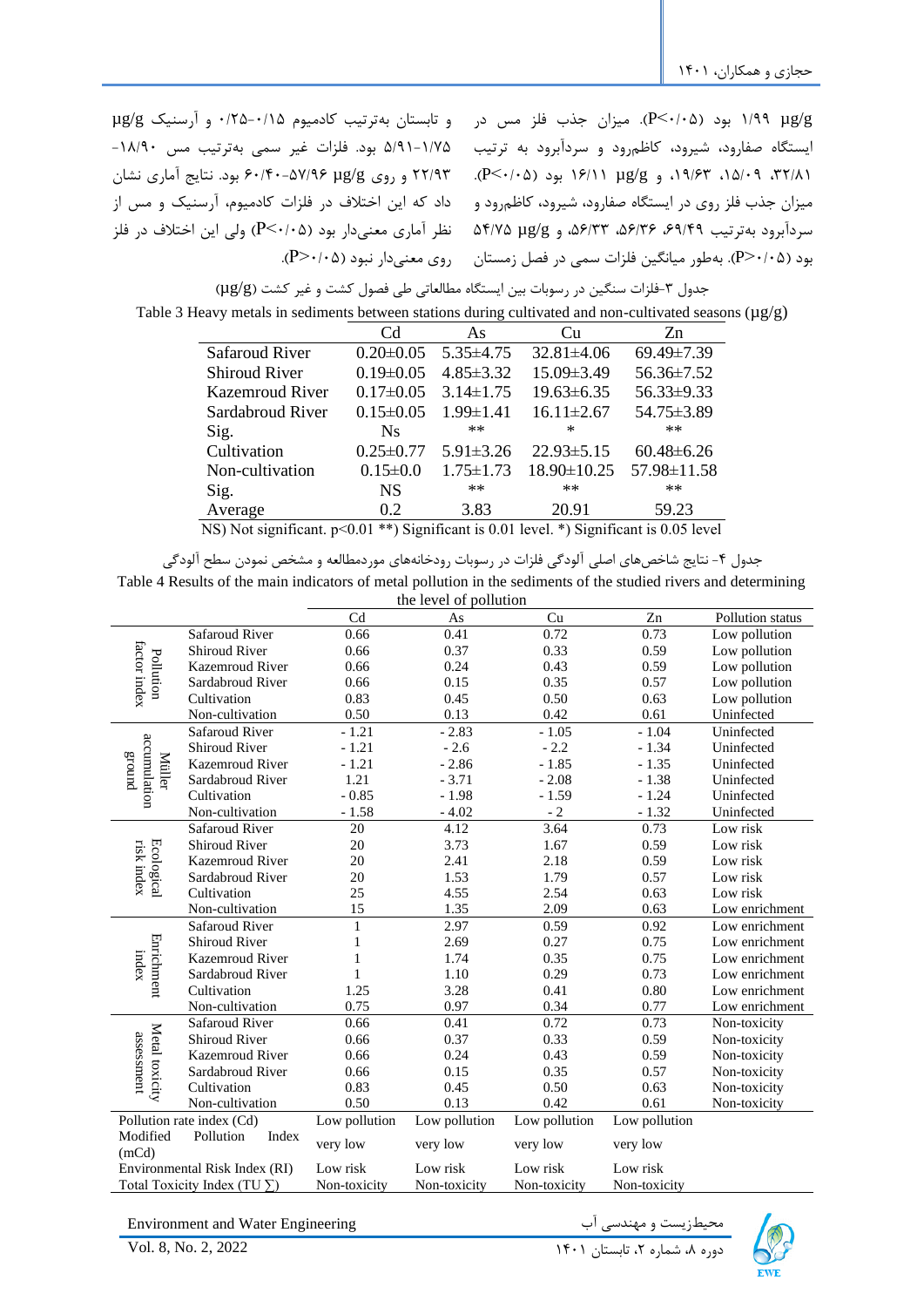پس از بررسی میزان جذب فلزات در رسوبات رودخانههای موردمطالعه مقدار شاخص فاکتور آلودگی، مقدار زمین انباشتگی فلز، خطر بومشناسی هر فلز، شاخص غنیشدگی، و پتانسیل خطر تمامی فلزات محاسبه و همچنین وضیعت سطح آلودگی تمامی فلزات نیز در جدول )4( نشان داده شد. در مجموع وضیعت فاکتور آلودگی فلزات کادمیوم، آرسنیک، مس و روی دارای آلودگی کم بودند. همچنین درجه آلودگی هر چهار رودخانه در سطح آلودگی پایین بود. میزان زمین انباشتگی تمام فلزات در مصب چهار رودخانه در وضیعت غیر آلوده بود. در بررسی خطر بومشناسی فلزات، نتایج نشان داد که تمام فلزات سمی و غیر سمی دارای خطر پایین هستند. نتایج شاخص خطر نیز برای تمام فلزات سمی و غیر سمی غرب استان مازندران در دو فصل تابستان و زمستان بود. طی مقایسه فاکتورهای محیطی چهار رودخانه مورد مطالعه در غرب استان مازندران با استاندارد کیفیت آبهای ایران برحسب نوع کاربری کشاورزی، آشامیدنی و پرورش ماهیان استاندارد بود و نتایج آن در جدول (۵) نشان داده شده است.

|             | Table 5 Comparison of metal absorption with Iranian and world standards |                                       |                              |                 |  |  |  |  |  |
|-------------|-------------------------------------------------------------------------|---------------------------------------|------------------------------|-----------------|--|--|--|--|--|
|             | <b>Drinking</b>                                                         | Agriculture                           | Hydrothermal fish            | Cold-water fish |  |  |  |  |  |
| Temperature | No sudden change                                                        | No sudden change                      | $16 - 30$                    | $9 - 17$        |  |  |  |  |  |
| Salinity    | $5.5 - 6.8$                                                             | $5.4 - 6.8$                           | $6 - 9$                      | $5.5 - 6.9$     |  |  |  |  |  |
| pH          |                                                                         |                                       | $\qquad \qquad \blacksquare$ |                 |  |  |  |  |  |
| <b>TDS</b>  |                                                                         |                                       | ۰                            | ~1200           |  |  |  |  |  |
| EC          | 1000                                                                    | 3000                                  | < 8000                       |                 |  |  |  |  |  |
| Nitrite     | 50                                                                      |                                       | < 0.2                        | < 0.02          |  |  |  |  |  |
| Nitrate     |                                                                         |                                       | $2 - 5$                      | $\leq 2$        |  |  |  |  |  |
| Reference   |                                                                         | Iranian Water Quality Standard (2016) | <b>ISIRI</b> (2006)          |                 |  |  |  |  |  |

|                      |  | جدول ۵- مقایسه میزان جذب فلزات با استانداردهای ایران و جهان |  |  |  |  |
|----------------------|--|-------------------------------------------------------------|--|--|--|--|
| $\sim$ $\sim$ $\sim$ |  |                                                             |  |  |  |  |

کادمیوم، آرسنیک، مس نیز کاهش یا افزایش پیدا میکند. الزم به ذکر میباشد فاکتور نیتریت با میزان غلظت عنصر مس هیچ رابطه معنیداری وجود ندارد. بهطورکلی فاکتورهای محیطی بیشترین تأثیر را بروی عناصر کادمیوم و آرسنیک گذاشتند. همچنین فاکتورهای محیطی بروی میزان جذب عناصر در آب تأثیر بیشتری نسبت به میزان جذب عناصر در رسوبات دارند.

دارای خطر پایین برای محیطزیست بود. خطر غنیشدگی نشان داد که میزان غنیشدگی تمام فلزات سمی و غیر سمی در رسوبات مصب چهار رودخانه موردمطالعه بهصورت عدم غنیشدگی بود. همچنین نتایج بررسی میزان سمیت فلزات نیز نشان از عدم سمیت هر چهار فلز در مصب رودخانههای

نتایج نشان داد که تمام فاکتورهای مورد سنجش در حد

در پزوهشی مشخص شد دمای آب درون مصب نسبت به آب- های ساحلی نزدیک به آن نوسانات بیشتری دارد) et Aller 2001 .al). بهطورکلی دمای آب رودخانه تابع دمای محیط است و بهدلیل اینکه رودخانه منطقه غرب مازندران از بوم- سازگان کوهستانی با ارتفاع زیاد وارد بومسازگان دشت و جلگه با ارتفاعات کم شده و دمای هوا نیز با کاهش ارتفاع افزایش مییابد، بنابراین دمای آب نیز روند افزایشی داشته و ایستگاههای انتهایی دارای بیشترین دمای آب هستند. رودخانههای مناطق معتدله در زمستان سردتر و در تابستان گرمتر از آب دریای مجاور هستند در نتیجه پس از ورود به مصب و اختالط با آب دریا، آب مصب نسبت به آب سواحل اطراف در تابستان گرمتر و در زمستان سردتر خواهد بود. باال

جهت بررسی تعیین نوع رابطه بین فاکتورهای محیطی آب با میزان جذب غلظت عناصر سنگین در آب و رسوب رودخانه- های موردمطالعه از آزمون همبستگی پیرسون استفاده شد و نتایج آن در جدول )6( نشان داده شده است. نتایج حاکی از آن است که فاکتورهای محیطی تأثیرات مثبت و منفی بروی میزان غلظت عناصر سنگین در آب و رسوبات دارند. بهطوری که فاکتور دما رابطه مستقیمی با میزان غلظت عناصر کادمیوم، مس، روی دارد. بین شوری و میزان جذب فلزات کادمیوم، مس و روی در آب و کادمیوم و آرسنیک در رسوب رابطه مستقیمی برقرار است. فاکتور pH رابطه غیرمستقیمی با میزان غلظت عنصر روی در آب، عنصر آرسنیک در آب و رسوب و عنصر کادمیوم در رسوب دارد به این صورت که با افزایش یا کاهش pH آب میزان جذب غلظت این عناصر نیز کاهش یا افزایش میی ابد. مواد محلول و هدایت الکتریکی با میزان جذب عناصر کادمیوم، مس، روی در آب و کادمیوم و آرسنیک در رسوب رابطه مثبت مستقیمی وجود دارد. بین دو فاکتور نیتریت و نیترات با عناصر سنگین در آب و رسوب رودخانه رابطه منفی غیرمستقیمی برقرار است بهطوری که با افزایش یا کاهش نیتریت و نیترات آب میزان جذب عناصر



دوره ۸، شماره ۲، تابستان ۱۴۰۱ 1xol. 8, No. 2, 2022

محیطزیست و مهندسی آب Engineering Water and Environment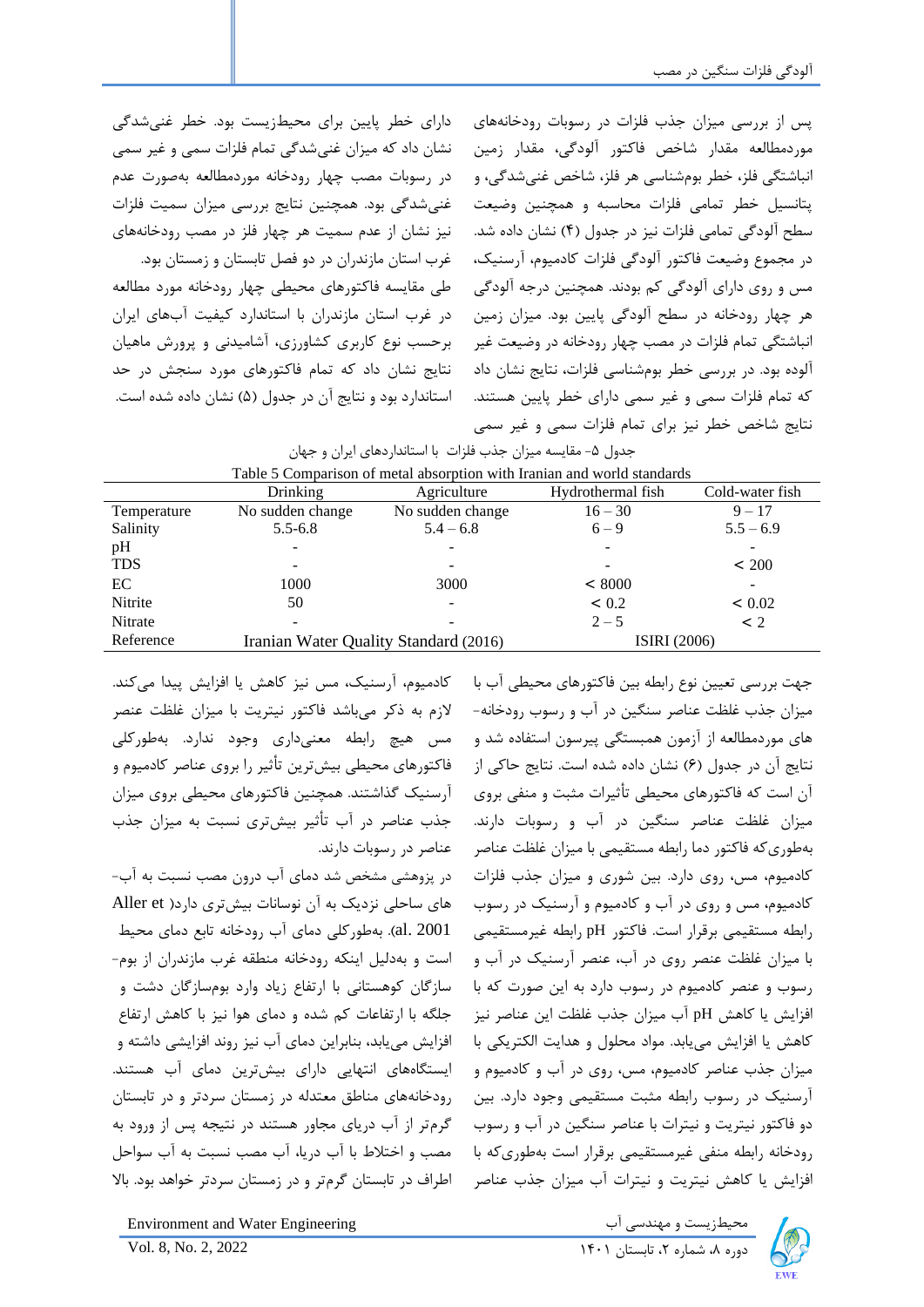میزان pH میشود (Sammut et al. 2002). میزان افزایش و کاهش شوری ورودی آب رودخانه طی فصول مختلف می- تواند عامل اصلی تغییرات pH در مصب رودخانهها باشد. اما تغییرات ثبت شده در طول یک سال در مصب رودخانههای موردمطالعه نشان داد که این تغییرات بسیار اندك است. همچنین علت تغییرات pH در مصب رودخانههای مختلف میتواند براثر افزایش بار آلودگی در مسی ر این رودخانهها باشد. استخرهای پرورش ماهی، فاضالبهای شهری و خانگی نقش زیادی در کاهش pH آب دارند.

بودن شوری رودخانه در فصول تابستان نسبت به فصل زمستان نیز ارتباط مستقیمی با میزان دمای آب دارد. طی پژوهشی در مصب چمخاله در طول فصل تابستان دمای آب افزایش و درصد رسوب نفوذ آب دریا در ناحیه مصب کاهش یافت که این عمل باعث افزایش مقدار شوری و همچنین در فصل زمستان جریان آبهای مانند سیل باعث کاهش شوری شده است که کامالً این موضوع در مصب رودخانههای موردمطالعه نیز صادق است (Alipoor et al. 2011). فاکتورهای دما، شوری، فتوسنتز و فشار آب باعث تغییر در

جدول ۶- نتایج همبستگی پیرسون جهت تعیین رابطه بین فاکتورهای محیطی و جذب عناصر سنگین Table 6 Results of Pearson correlation to determine the relationship between environmental factors

| and the absorption of heavy elements |             |            |             |            |            |                       |            |
|--------------------------------------|-------------|------------|-------------|------------|------------|-----------------------|------------|
|                                      | Temperature | Salinity   | pH          | <b>TDS</b> | Ec         | Nitrite               | Nitrate    |
| Temperature                          |             |            |             |            |            |                       |            |
| Salinity                             | 0.083       | 1          |             |            |            |                       |            |
| pH                                   | $-0.404**$  | 0.205      | 1           |            |            |                       |            |
| <b>TDS</b>                           | 0.075       | $0.999**$  | 0.205       |            |            |                       |            |
| EC                                   | 0.078       | $0.999**$  | 0.205       | $0.999**$  | 1          |                       |            |
| Nitrite                              | $-0.427**$  | $-0.095$   | 0.039       | $-0.096$   | $-0.089$   | 1                     |            |
| Nitrate                              | $-0.505***$ | $-0.723**$ | $-0.029$    | $-0.721**$ | $-0.724**$ | $0.317**$             |            |
| Water (Cd)                           | $0.493**$   | $0.315***$ | $-0.013$    | $0.310**$  | $0.306***$ | $-0.251$ <sup>*</sup> | $-0.289*$  |
| Water $(As)$                         | $0.611***$  | 0.102      | $-0.395***$ | 0.102      | 0.110      | $-0.280*$             | $-0.504**$ |
| Water (Cu)                           | $0.656**$   | $0.484***$ | $-0.041$    | $0.474**$  | $0.473**$  | $-0.300*$             | $-0.534**$ |
| Water $(Zn)$                         | $0.703***$  | $0.424***$ | $-0.269*$   | $0.418***$ | $0.421***$ | $-0.228$              | $-0.564**$ |
| Sediment (Cd)                        | $0.882**$   | $0.315***$ | $-0.453***$ | $0.309**$  | $0.312**$  | $-0.399**$            | $-0.630**$ |
| Sediment (As)                        | $0.287*$    | $0.486**$  | $-0.300*$   | $0.487**$  | $0.486**$  | $-0.276*$             | $-0.544**$ |
| Sediment (Cu)                        | $0.246*$    | 0.078      | $-0.205$    | 0.081      | 0.080      | 0.142                 | $-0.077$   |
| Sediment (Zn)                        | 0.082       | 0.134      | $-0.075$    | 0.138      | 0.138      | $0.251*$              | $-0.075$   |

NS) Not significant. p<0.01 \*\*) Significant is 0.01 level. \*) Significant is 0.05 level

بود. میانگین کل میزان جذب فلزات کادمیوم، آرسنیک، مس و روی در آب چهار رودخانه موردمطالعه بهترتیب ،0/25 ،0/77 ،11/44 و l/mg 11/02 و روند جذب بهصورت مس روی $\zeta > 0$ رسنیک $\zeta > 0$ ادمیوم می $\zeta$ اشد. نتایج بالا حاکی این  $<$ است که بیشترین میزان جذب عناصر سمی و غیر سمی در دو رودخانه شیرود و کاظمرود و کمترین میزان جذب عناصر در رودخانه صفارود بود و این اختالف از نظر آماری معنی- داری بود. نتایج بررسی میزان جذب عناصر سمی و غیر سمی آب در دو فصل غیر کشت (زمستان) و کشت (تابستان) نشان داد میزان جذب عناصر در فصل کشت کادمیوم ،0/51 آرسنیک ،1/54 مس ،22/87 و روی l/mg 22/37 باالتر از فصل غیر کشت کادمیوم ۰/۰۰۳، آرسنیک ۰/۱۵، مس ۰/۰۱ و روی ۰/۰۳ mg/l بود. طی مقایسه میزان جذب عناصر کادمیوم، آرسنیک، مس، روی با استاندارد محیطزیست ایران در آب کشاورزی و آشامیدنی، استاندارد

در مجموع از بین این چهار رودخانه بیشترین میزان مواد محلول در رودخانه شیرود دیده شد که علت آن افزایش برداشت غیرقانونی شن و ماسه و وضیعت جنس بستر بوده که به علت شیب زیاد و فرسایش دیواره و بستر رودخانه صورت میگیرد )2009 .al et Tabari). طی بررسی میزان مواد محلول از کلیه استانداردهای ارائه شده بیشتر نبوده و محدودیت خاصی در این زمینه دیده نمیشود. بر اساس نوصیه سازمان جهانی بهداشت حد مجاز  $\overline{\rm NO_3}^{\text{-}}$  و $\overline{\rm NO_2}^{\text{-}}$  در آب بهترتیب برابر 50 و l/mg 3 میباشد. در مطالعه حاضر بهمنظور بررسی غلظت  $\rm{NO_2^-}$  و  $\rm{NO_2^-}$  از رابطه (۸) استفاده شد و نتیجه این شاخص کم تر از 1 )0/05( بهدست آمد و  $\overline{NO_2}$  بدان معناست که  $\overline{NO_2}$  و $\overline{NO_2}$  در حد مجاز است. )2016( .al et Izanloo میانگین سالیانه غلظت - <sup>3</sup>NO و  $mg/1$  در چاههای آب شهر جیرفت بهترتیب برابر $\overline{NO_2^-}$ 10/05 و 0/01 اعالم کردند که کمتر از استاندارد توصیه شده سازمان جهانی بهداشت بود که در دامنه منطقه موردمطالعه

Environment and Water Engineering

دیست و مهندسی آب ۴۰۰ Environment and Water Engineering<br>دوره ۸، شماره ۲، تابستان ۱۴۰۱ استان ۱۴۰۱ ـ 2022 ـ Vol. 8, No. 2, 2022

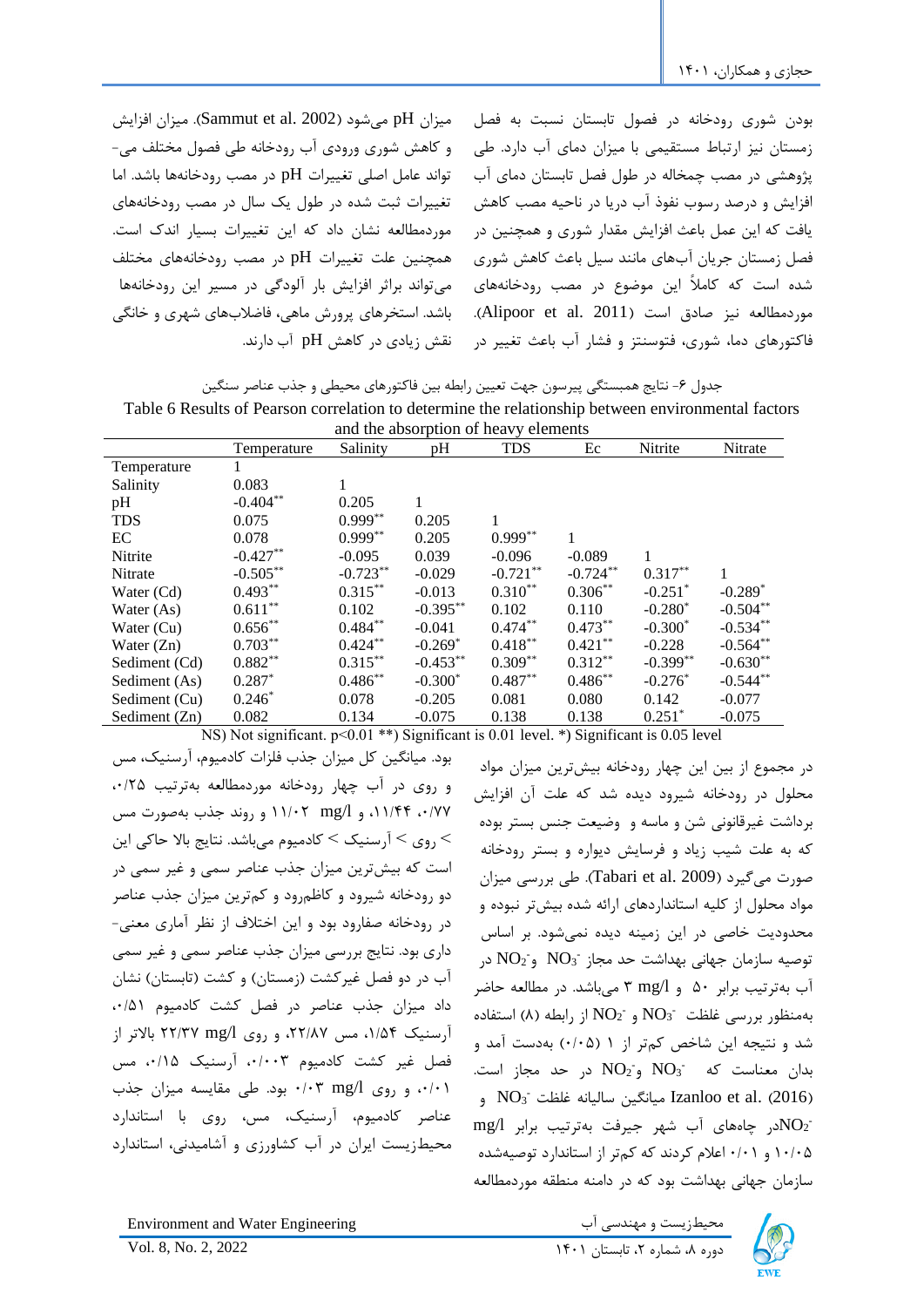WHO و استاندارد کشور کانادا نشان دهنده باال بودن فلزات در فصل کشت نسبت به فصل غیر کشت است.

نتایج مطالعه (2012) Shanbehzadeh et al. بر روی فلزات سنگین در آب قبل و بعد از ورود فاضالب به رودخانه تمبی مسجدسلیمان نشان داد که میانگین غلظت عناصر موردنظر در آب پاییندست نسبت به باالدست در فصول مختلف بیشتر است. غلظت فلز کادمیوم ،0/16 روی ،0/07 و مس l/mg 0/12 بود. نتایج آمار توصیفی تغییرات سالیانه فلزات سنگین در آب حوضه جنوبی دریای خزر در سال 1389 میزان فلز کادمیوم ،0/68 روی ،0/11 و مس l/mg 0/01 بود بررسی نتایج .(Nasrollahzadeh Saravi et al. 2014( میانگین فلزات روی، مس، کادمیوم در 4 فصل در رودخانه آبشینه همدان بهترتیب ،0/0629 ،0/00526 و l/mg مقایسه .(Yari Moghadam et al. 2014( بود 0/00127 نتایج مطالعه حاضر با نتایج مطالعات مختلف بروی عناصر سنگین در مصب و رودخانه ایران نشان از باال بودن میزان جذب عناصر در فصل کشت (تابستان) میباشد. با توجه به بازدیدهای میدانی و مطالعههای دیگر محققین میتوان گفت فعالیتهای صورت گرفته در حوضه آبخیز رودخانههای موردمطالعه که شامل کشاورزی و باغداری متراکم )منجر به استفاده بیشتر از کود و سموم مختلف شده است)، تخلیه مستقیم زبالهها و فاضالبهای مسکونی، کارخانه آسفالت، برداشت بیرویه شن و ماسه، شیرابه زبالههای خانگی، فاضالب مراکز تفریحی و گردشگری، معادن زغال سنگ و آلودگیهای ناشی از دپو و استخراج آن ها، خروج فاضالب و پساب مراکز پرورش ماهی و دامداریها از عمده عاملهای است که سهم بسزایی در آالیندگی رودخانههای موردمطالعه Maghsoudi et al. 2015; Qishlaqi and ( دارند 2016 ,Rostami). کادمیوم از عناصر آلوده کنندهای است که نفوذ آن در آب میتواند ناشی از استفاده کودهای شیمیایی )کودهای فسفاته( در فعالیتهای کشاورزی، رسوبهای آلوده اتمسفری ناشی از کارخانجات صنعتی و پساب فعالیتهای صنعتی یا معادن باشد.

نتایج مطالعه (2013) Ho et al. در خصوص ارزیابى آلودگى سطحى و درونى رسوبات دهانه رودخانه کام، ایالت هایفونگ، در ویتنام به فلزات سنگین و آرسنیک مشخص گردید که توسعه اقتصادى و اجتماعى و صنعتى و فعالیتهاى کشاورزى در این



دوره ۸، شماره ۲، تابستان ۱۴۰۱ ـ Vol. 8, No. 2, 2022

کروم، مس، منگنز، نیکل، سرب و روى و آرسنیک شده است. که با نتایج این تحقیق همخوانى دارد. علت آلودگی در رودخانههای موردمطالعه بهدلیل تغییر کاربری تمام مسیر رودخانه به کاربری مسکونی و ورود فاضالبهای آنها به رودخانه و حضور توریست و بار آلودگی ناشی از آنها در قالب زبالههای خشک در مسیر رودخانه میباشد. نوع آلودگی در دو فصل بهار و تابستان به علت حضور توریست بیشتر نمود دارد. میانگین کل میزان جذب فلزات کادمیوم، آرسنیک، مس، روی در رسوبات مصب چهار رودخانه موردمطالعه بهترتیب /2 ،0 ،3/83 ،20/91 و g/µg 59/27 و روند جذب به صورت روی ˂ مس ˂ آرسنیک ˂ کادمیوم میباشد. میزان روند جذب فلزات رسوبات در دو فصل کشت (تابستان) و غیر کشت (زمستان) در چهار رودخانه موردمطالعه به این صورت که فلز کادمیوم: صفارود  $<$  شیرود $\rm 3$  کاظهرود $\rm <$  سردآبرود؛ فلز آرسنیک: صفارود  $<$ شیرود ˂ کاظمرود ˂ سردآبرود؛ فلز مس: صفارود ˂ کاظم - رود ˂ سردآبرود ˂ شیرود؛ فلز روی: صفارود ˂ شیرود ˂ کاظمرود ˂ سردآبرود بود. نتایج باال بیانگر این است که بیشترین میزان جذب فلزات سمی و غیر سمی در رودخانه صفارود و کمترین میزان جذب فلزات در رودخانه سردآبرود و شیرود بود و این اختالف از نظر آماری معنیداری بود. میزان جذب فلزات در فصل کشت (تابستان) کادمیوم ۰/۲۵ آرسنیک ،5/91 مس ،22/93 و روی g/µg 60/40 باالتر از میزان جذب فلزات در فصل غیرکشت )زمستان( کادمیوم ،0/15 آرسنیک ،1/75 مس ،18/90 و روی g/µg 57/96 بود. طی مقایسه میزان جذب فلزات با استانداردهای جهانی بهجز فلزات آرسنیک و مس در بقیه پایینتر از حد مجاز بود. با توجه به این که دریای خزر و تاالبهای اطراف آن جزء آبهای بسته میباشند، عمده فلزات تخلیه شده در بستر مدفون میگردند.

منطقه باعث آلودگى قابلتوجه فلزات سنگین کبالت،

بهطورکلی بهدلیل این که رسوب در بیشتر موارد مخزن اصلی فلزات است به همین دلیل مقادیر فلزات در رسوبهای سطحی بیشتر از آب بهدست آمد. ورود فاضالب و رواناب شهری و روستایی، گسترش فعالیتهای انسانی نظیر ساخت- وساز، فعالیتهای کشاورزی و صنعتی، ماهیگیری و گردشگری از عوامل مؤثر بر محیطزیست رودخانه و در نتیجه ورود آلایندههای عناصر سنگین است. (2013) Jiang et al. (2013 غلظت فلزات سنگین کادمیوم، سرب، مس و روی را در

میندسی آب Environment and Water Engineering اب Environment and Water Engineering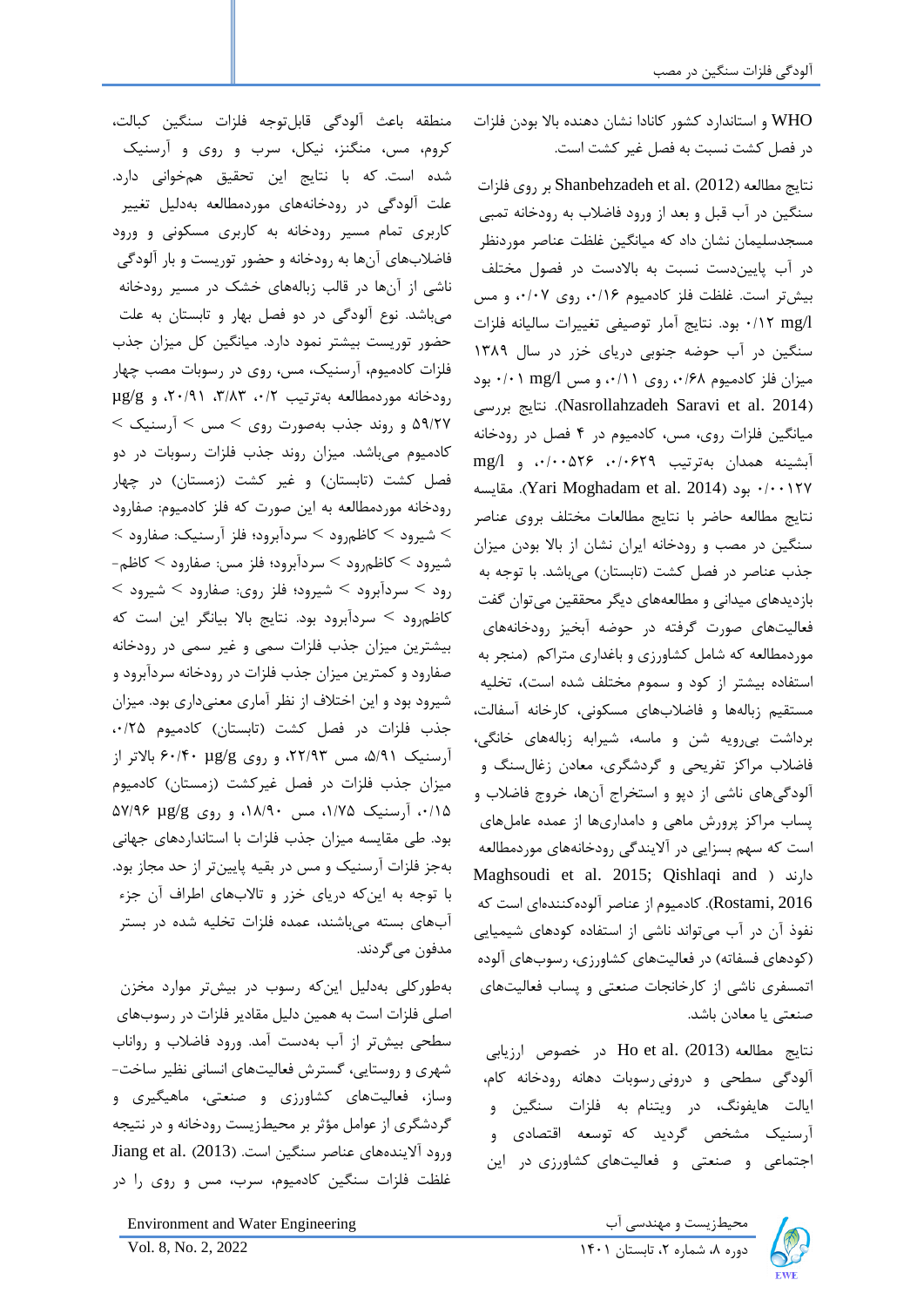فلزات کادمیوم و آرسنیک در فصل کشت بسیار باالتر از سطوح مورد تأکید NOAA) و کانادا (PEL- TEL) بوده ولی در فصل غیر کشت پایینتر از حد مجاز بوده است. لذا گرچه میزان این عناصر در رسوبات منطقه در حد خطرناك و بحرانی نیستند اما بایستی پیش از آنکه به تهدیدی جدی برای سالمت محیطزیست و موجودات منطقه تبدیل شوند، با اقدامات پیشگیرانه، مدیریت و نظارت صحیح از افزایش این آالیندهها جلوگیری نمود. به طورکلی میزان وضعیت آلودگی رودخانههای موردمطالعه در دو فصل کشت و غیر کشت در سطح پایین قرار دارد. میزان درجه آلودگی همگی فلزات در سطح آلودگی بسیار پایین قرار دارند. میزان شاخص زمین انباشتگی عناصر سمی و غیر سمی در رس وبات رودخانه موردمطالعه و مقایسه آن با استاندارد ارائه شده توسط مولر در هر 4 فلز پایینتر بوده و وضعیت آلودگی i بهصورت غیر آلوده میباشد. نتایج بررسی Er و RI عناصر سنگین در 4 رودخانه طی فصل کشت و غیر کشت از نظر خطر اکولوژیکی فلزات سنگین در طبقه خطر پایین قرار دارند. بهعالوه روند تغییرات خطر کلی عناصر منطقه به ترتیب کادمیوم> آرسنیک > مس > روی ارزیابی شد. میزان شاخص غنیشدگی عناصر سنگین در رسوبات و مقایسه آن با استاندارد ارائه شده توسط )2007( Chen Wen-Chiu شاخص غنیشدگی فلز کادمیوم و آرسنیک به صورت غنی- شدگی کم، فلز مس و روی به صورت عدم غنیشدگی بود. میزان غنیشدگی فلز آرسنیک در فصل کشت در حد متوسط بود. طی مقایسه سمیت عناصر سمی و غیر سمی با MacDonald et al. (2000) استاندارد ارائه شده توسط میزان سمیت همه فلزات در رودخانهها طی فصل کشت و غیر کشت کمتر از 1 بود. و میزان سمیت کل تمام فلزات نیز کمتر از 4 بود که نشان عدم سمیت در رودخانههای غرب مازندران می باشد. در واقع این فلزات به طور طبیعی در خاك وجود دارند اما فعالیتهای انسانزاد نظیر کشاورزی و استفاده از کودهای شیمیایی منجر به تجمع هر چه بیشتر این فلزات در رسوب شده است.

# **-4 نتیجه گیری**

اهم یافتههای این پژوهش عبارتند از: -1 میزان تجمع عناصر سنگین در آب در مقایسه با استاندارهای جهانی و ایران باالتر از حد مجاز بود. میزان تجمع عنصر سنگین کادمیوم و آرسنیک در رسوبات در فصل کشت باالتر از حد مجاز بود.

محیطزیست و مهندسی آب Engineering Water and Environment

1 رسوبات رودخانه شیاوانگانگ کشور چین ناشی از ورود فاضالبهای شهری و صنعتی حامل این آالیندهها به رودخانه عنوان کردند. اصوالً فلزات سرب، روی و مس دارای کاربرد فراوانی در محیطهای شهری، کشاورزی و صنعتی هستند، و این فلزات از طریق رواناب و پسابهای شهری و صنعتی وارد محیطهای آبی میشوند. و در طی فرآیندهای مختلف در رسوبات تجمع مییابند )2019 Hatami and Mortazavi). عبور جریان آب رودخانه از مناطق شهری به دلیل ورود فاضالب و مواد زائد انسانی باعث افزایش ذخیره فلزات می- شود. در پی فرایند رسوب گذاری مصبها مقادیر زیادی از فلزات جذب شده در سطح ذرات رسوبی در این مناطق تهنشین میشوند. رسوبات موجود در مصبهای صنعتی یا بندرهای مهم حاوی فاضالبهای تخلیه شده طی زمانهای طوالنی هستند. الیروبی کانال های کشتیرانی در این نواحی مقادیر زیادی لجن الیروبی تولید می کند، که به استثنای موارد بسیار آلوده در دریا دفن میشوند ) Ghaffarzadeh 2018 Ghobadi and). بهعلت باال بودن عنصر مس در رسوبات، میتوان نتیجه گرفت که وجود صنایع کوچک و بزرگ و صنایع فلزی و آبکاری در شهركهای صنعتی اطراف منطقه، نقش مهمی در افزایش غلظت این آالینده دارند. بهطورکلی میزان وضیعت آلودگی رودخانههای موردمطالعه در دو فصل کشت و غیر کشت در سطح پایین قرار دارد. میزان درجه آلودگی همگی فلزات در سطح آلودگی بسیار پایین قرار دارند. به دلیل تماس موجودات زنده با رسوبات بستر در بومسازگان آبی یکی از مسیرهای مهم در مواجه موجودات با فلزات سنگین همین رسوبات میباشند. در استاندارد NOAA دو خطر آلودگی فلزات برای رسوبات بهصورت ERL 2 حدی که کمتر از %10 جوامع بیولوژیکی در خطرند و ERM<sup>"</sup> حدی که کمتر از ۵۰٪ جوامع بیولوژیکی در خطرند بیان شده است. اما در استاندارد کیفیت رسوب کانادا دو سطح برای آلودگی فلزات مطرح شده که بهصورت )حد آستانه( و PEL <sup>4</sup> TEL 5 )حدی که موجب اثرات زیانآور میشود) اعلام شده است. مقایسه میزان فلزات سنگین اندازهگیری شده در رسوبات مصب چهار رودخانه موردمطالعه با راهنمای کیفیت رسوب کانادا و آمریکا نشان داد که غلظت



<sup>1</sup>Xiawangang

<sup>2</sup> Effect Rang Low

<sup>&</sup>lt;sup>3</sup>Effect Rang Medium

<sup>4</sup> Threshold Effect Level

<sup>5</sup> Probable Effect Level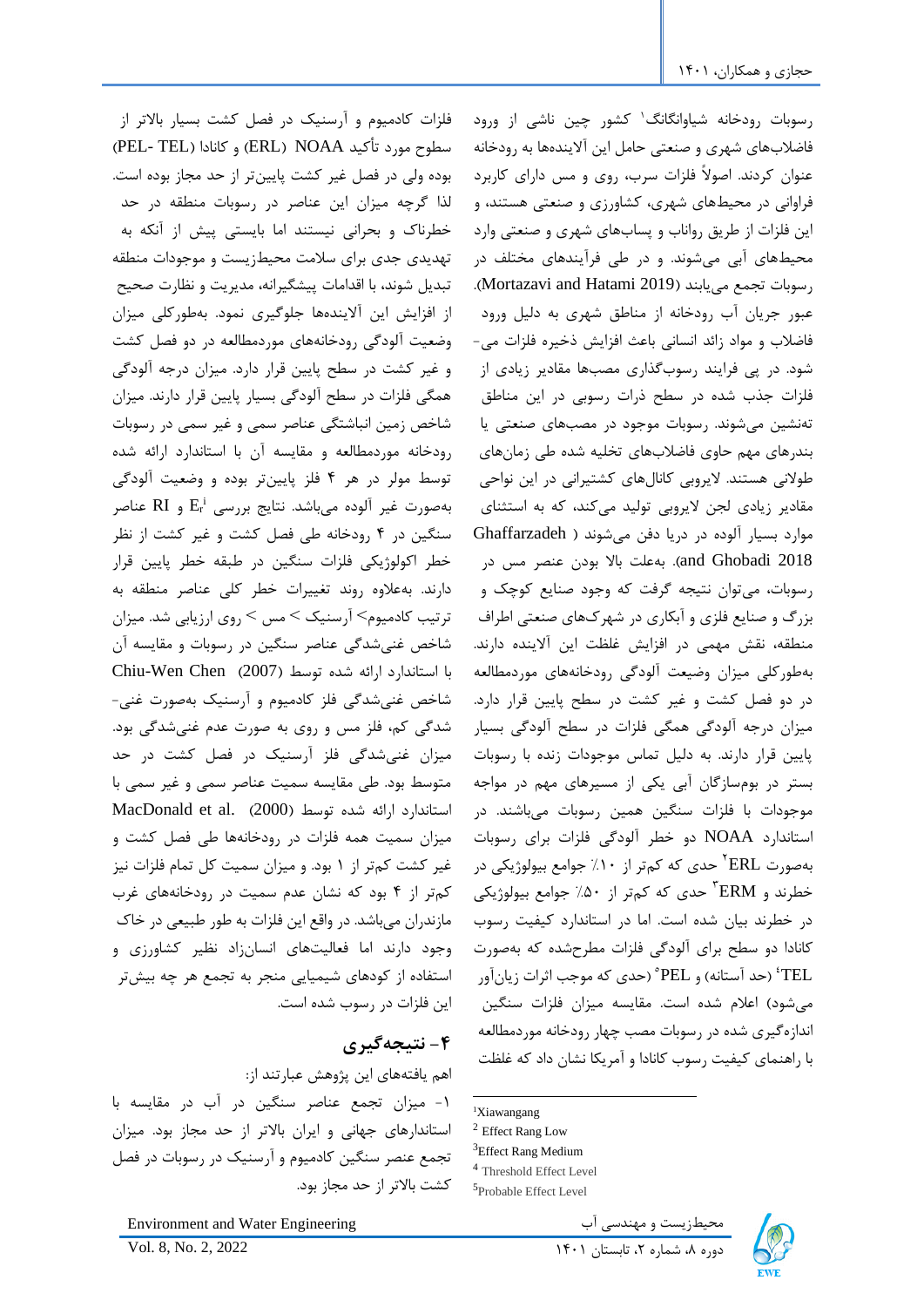-2 میزان جذب تمامی فلزات با شروع فصل تابستان و آغاز فصل کشت در آب و رسوبات افزایش پیدا میکند. کمترین و بیشترین میزان جذب فلزات در رسوبات و آب به ترتیب فلز کادمیوم و روی بود.

-3 فاکتورهای محیطی تأثیر مستقیم و غیرمستقیمی بروی میزان جذب عناصر سنگین در آب و رسوبات رودخانه دارند. ولی این تأثیر در میزان جذب عناصر در آب بسیار باالتر از میزان جذب در رسوبات است. از بین تمام فاکتورهای محیطی بهترتیب بیشترین و کمترین تأثیر فاکتور دما و pH داشتند.

با توجه به حضور منابع متعدد و متنوع آلودهکننده در این ناحیه و غلظتهای نگران کننده برخی از عناصر سنگین در مطالعه حاضر بهویژه عناصر روی، کادمیوم و آرسنیک، بهمنظور پیشگیری از بروز مشکل گستردهتر، پژوهش ها باید

- Azimzadeh, B. and Khademi H. (2013). Estimation of Background Concentration of Selected Heavy Metals for Pollution Assessment of Surface Soils of Mazandaran Province, Iran. J. Soil Water (Agri. Sci. Technol.), 27(3), 548-559.
- Bagheri, H. and Azimi, A. (2015). The Distribution of heavy metals in surface sediments of Sisangan Coasts-the southern coast of Caspian Sea. J. Oceanogr., 6 (21), 27-36 [In Persian].
- Chegini Far, M. B., Mashinchian Moradi, A. and Moghaddasi, B. (2017). Assessment of the heavy metals (cadmium, copper, lead) pollution in the sediments of Amir-Abad port and its relation on diversity and density of benthic foraminifera. Iran. J. Marine Sci. Technol., 20(80): 62-69. [In Persian]
- Chen, C. W., Kao, C. M., Chen, C. F. and Dong, C.D. (2007). Distribution and accumulation of heavy metals in the sediments of Kaohsiung Harbor, Taiwan. Chemosphere., 66(8),1431- 1440.
- Ekpo, F. E., Agu, N. N. and Udoakpan, U. I. (2013). Influence of heavy metals concentration in three common fish, sediment and water collected within quarry environment, akamkpa l.g. Area, cross river state, Nigeria. Europe. J. Toxicol. Scie., 3, 1- 11.

در مقیاس وسیع تر و در بخش زنده بومسازگان فوق بهصورت دورهای انجام و تداوم داشته باشد تا مدیریت و کنترل آلودگی در منطقه موردمطالعه با انسجام بیشتر و چالش کمتری انجام بپذیرد.

### **دسترسی به داده ها**

بیشتر دادههای استفاده شده در این پژوهش در متن مقاله ارائه شده است. در صورت نیاز، از طریق ایمیل نویسنده مسئول ارسال خواهد شد.

**تضاد منافع نویسندگان** 

نویسندگان این مقاله اعالم می دارند که هیچ تضاد منافعی در رابطه با نویسندگی و یا انتشار این مقاله ندارند .

## **References**

- Abrahim, G. (2005). Holocene sediments of Tamaki Estuary: Characterisation and impact of recent human activity on an urban estuary in Auckland, New Zealand [dissertation]. Auckland: University of Auckland.
- Ahmad, K., Mehdi, Y., Haque, R. and Mondol, P. (2010). Heavy metal concentrations in some macrobenthic fauna of the Sundarbans mangrove forest, southwest coast of Bangladesh, pp.105-110.
- Al-Edresy, M. A. M., Wasel, S. O. and Al-Hagibi, H. A. (2019). Ecological risk assessment of heavy metals in coastal sediments between Al-Haymah and Al-Mokha, South Red Sea, Yemen. Int. J. Hydrol., 3(2),159-173.
- Alipoor, V., Rahimibashar, M. R. and Aliov, A.R. (2011). Temporal and spatial variability of macrofauna in a microtidal estuary (Sefid-Rood River Estuary, South of Caspian Sea), Res. J. Fish. Hydrobio., 6, 432-435 [In Persian].
- Aller, Y., Woodin, S. A., Aller, R.C. (2001). Organism sediment interactions. University of South Carolina Press. Belle W Baruch Library in Marine Science., 21, 403.
- American Public Health Association (APHA). (2005). Standard Methods for Examination of water and wastewater. 21<sup>st</sup> ed. Washington, DC.

Environment and Water Engineering

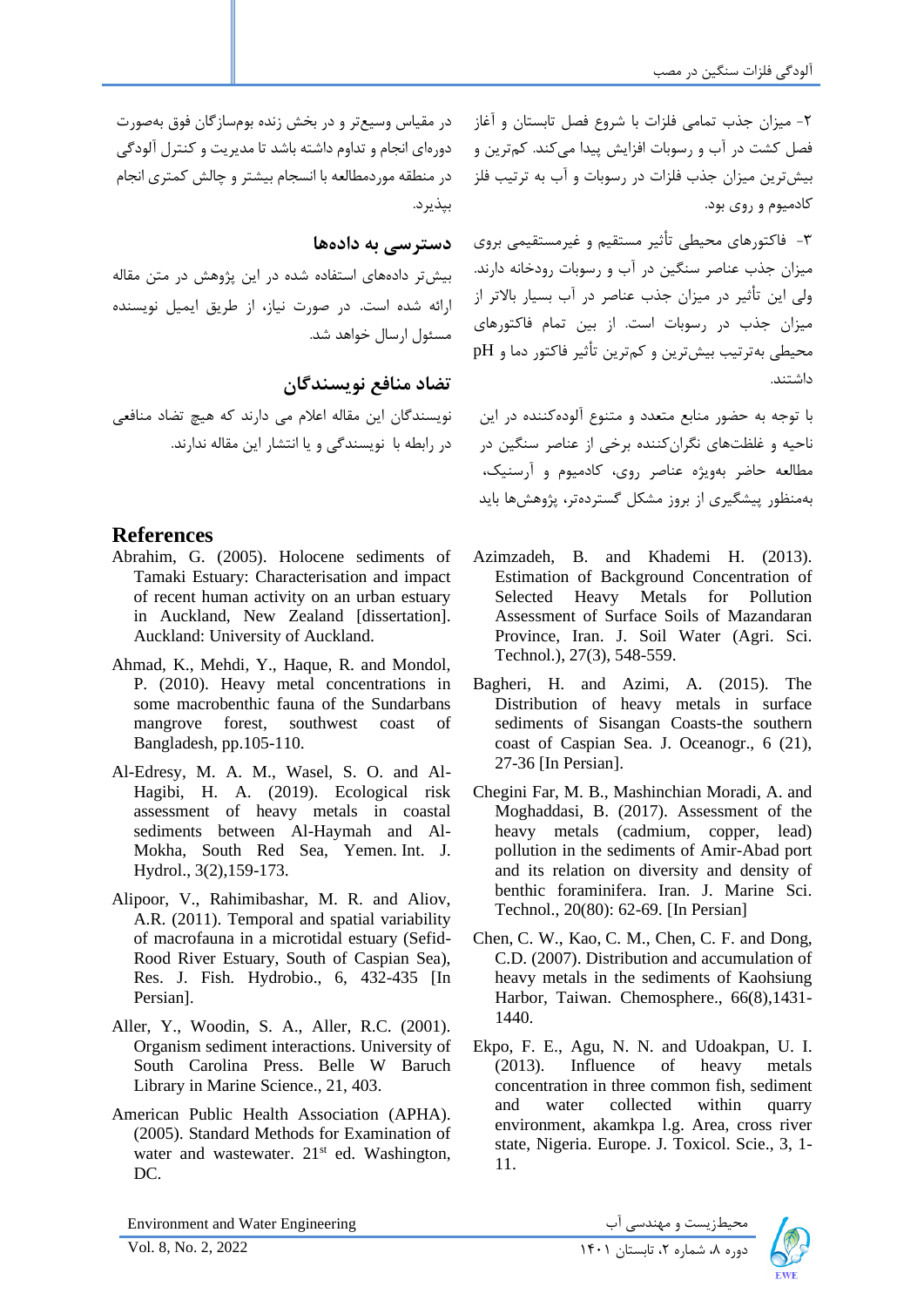- Ghaffarzadeh, M. and Sayad Ghobadi, A. (2018). Investigation of accumulation of heavy metals in soft and hard tissues of Barnacle. Case study of ships of Bandar Anzali. General Administration of Ports and Maritime of Guilan Province, 17 [In Persian].
- Gu, Y.G., Lin, Q., Wang, X.H., Du, F.Y., Yu, Z.L. and Huang, H.H. (2015). Heavy metal concentrations in wild fishes captured from the South China Sea and associated health risks. Mar. Pollut. Bull., 96, 508e512.
- Gurumoorthi, K. and Venkatachalapathy, R. (2016). Spatial and seasonal trend of trace metals and ecological risk assessment along Kanyakumari Coastal Sediments, Southern India. Pollut., 2(3), 269-287.
- Hakanson, L. (1980). An ecological risk index for aquatic pollution control. A sedimentological approach. Water Res., 14(8), 975-1001.
- Ho, H. H., Swennen, R., Cappuyns, V., Vassilieva, E., Neyens, G., Rajabali, M. and Tran, T. V. (2013). Assessment on pollution by heavy metals and arsenic based on surficial and core sediments in the Cam River Mouth, Haiphong Province, Vietnam. Soil Sediment Contamin. Int. J., 22(4), 415-432,
- Iranian Water Quality Standard. (2016). Deputy Minister of Environment and Water Office. 1- 14 [In Persian] .
- ISIRI (Institute of Standards and Industrial Research of Iran). (2006). Water quality  $-$ Determination of pond water fish culture for common cold and warm water fishes – Specification. ISIRI 8726., (1): 1-10. [In Persian]
- Izanloo, H., Majidi, G., Nazri, SH., Maleki, F., Khazae, M., Tabatabaei Majd, M. S. and Vatan Khah, M. (2016). Survey of nitrate and nitrite concentration in Jiroft groundwater resources in 2009. J. Sabzevar Univ. Med. Sci., 22(6), 1035-1042 [In Persian].
- Jiang, M., Zeng, G., Zhang, C., Ma, X., Chen, M. and Zhang, J. (2013). Assessment of heavy metal contamination in the surrounding soils and surface sediments in Xiawangang River, Qingshuitang District. PLOS One., 8(8),71176.
- Kamaruzzaman, B.Y. Rina, Z., Akbar John B., and Jalal, K. C. A. (2011). Heavy metal accumulation in commercially important

Environment and Water Engineering دوره ،8 شماره ،2 تابستان 1401 2022 2, .No 8, .Vol

fishes of South West Malaysian Coast. Res. J. Environ. Sci., 5, 595-602.

- Karbassi, A. R., Monavari, S. M., Nabi Bidhendi, G. H. R., Nouri, J. and Nematpour, K. (2008). Metal pollution assessment of sediment and water in the Shur River. Environ. Monit. Assess., 147, 107-116.
- Keshavarzi, B., Ebrahimi, P. and Moore, F. (2015). A GIS-based approach for detecting pollution sources and bioavailability of metals in coastal and marine sediments of Chabahar Bay, SE Iran. Chemie der Erde- Geochem., 75(2), 185-195.
- Liu, L., Wang, L., Yang, Z., Hu, Y. and Ma, M. (2017). Spatial and temporal variations of heavy metals in marine sediments from Liaodong Bay, Bohai Sea in China. Marine. Pollut. Bull., 124(1), 228-33.
- MacDonald, D. D., Ingersoll, C. G. and Berger, T. A. (2000). Development and evaluation of consensus-based sediment quality guidelines for freshwater ecosystems. Arch. Environ. Contam. Toxicol., 39, 20-31.
- Maghsoudi, A., Vanaei, M. and Yazdi, M. (2015). Heavy metal pollution in stream sediments of the Neka River, N Iran. J. Geosci., 24 (95), 167-174 [In Persian].
- Mirzaei, M., Riahi-Bakhtiari, A., Salman-Mahini, A. and Gholamalifard, M. (2014). Analysis of the physical and chemical quality of Mazandaran province (Iran) rivers using multivariate statistical methods. J. Mazandaran Univ. Med. Sci., 23(108), 41-52 [In Persian]
- MOOPAM (Manual of Oceanographic Observations and Pollutant Analyses Methods). (2010). Regional Organization for the Protection of the Marine Environment. (Fourth Ed) Kuwait
- Mortazavi, S., Hatami-Manesh, M. and Joudaki, F. (2019). Evaluation of toxicity and ecological risk assessment of heavy metals in surface sediments of Sezar River, Lorestan Province. Iran. J. Health Environ., 11(4), 487- 504. [In Persian]
- Muller, G. (1969). Index of geoaccumulation in sediments of the Rhine River. Geoj., 2, 108- 118.
- Nasrollahzadeh Saravi, H, Najafpour, S., Rezaei, M. and Solaimaniroudi, A. (2014). Temporal and spatial ofheavy metals concentrations